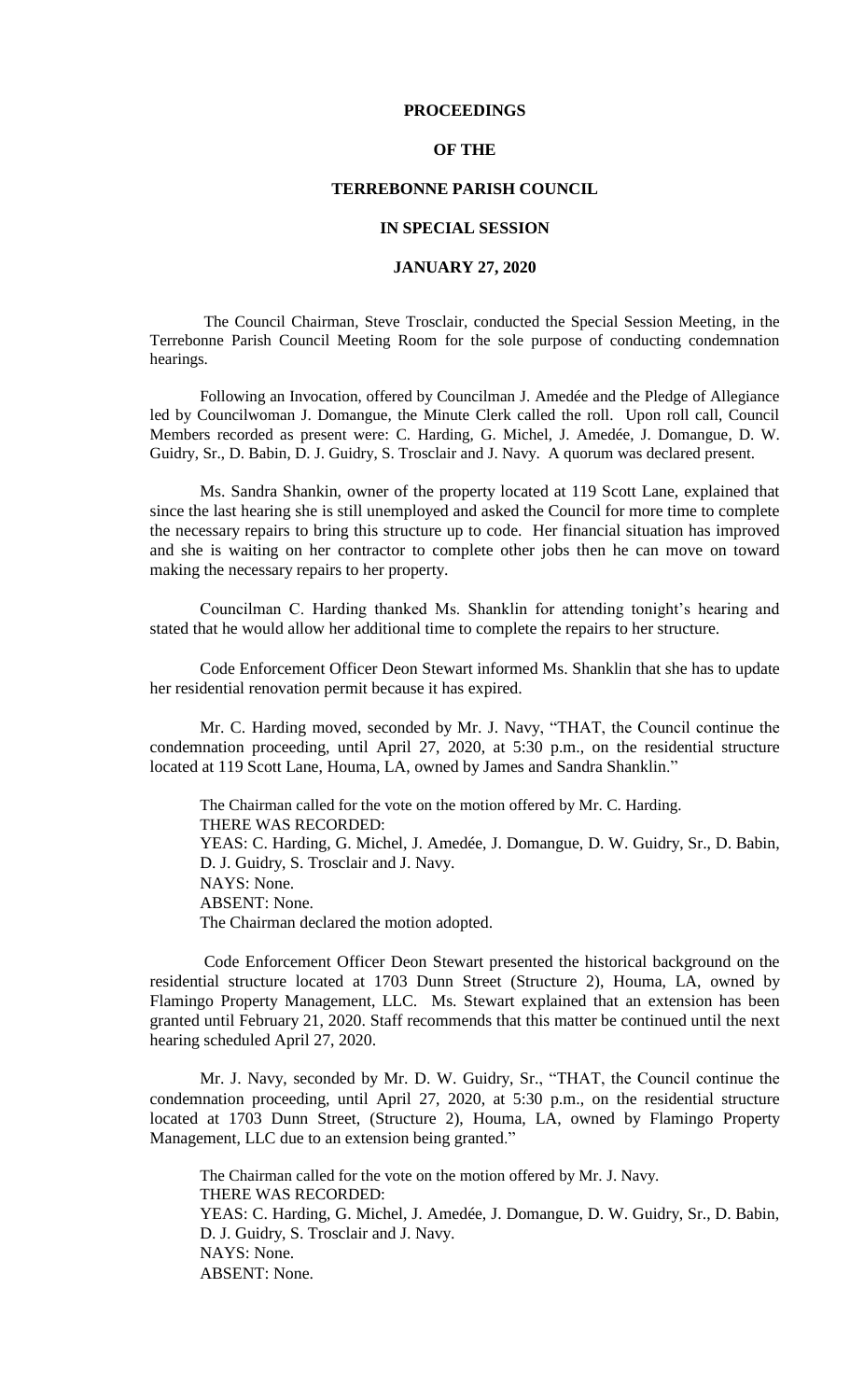The Chairman declared the motion adopted.

Code Enforcement Officer Deon Stewart presented the historical background on the residential structure located at 1303 Miles Street, Houma, LA, owned by Michael Sobert. Ms. Stewart stated that an extension has been granted until February 21, 2020. Staff recommends that this matter be continued until the next hearing scheduled April 27, 2020.

Mr. J. Navy moved, seconded by Mr. G. Michel, "THAT, the Council continue the condemnation proceeding, until April 27, 2020, at 5:30 p.m., on the residential structure located at 1303 Miles Street, Houma, LA, owned by Michael Sobert due an extension being granted."

The Chairman called for the vote on the motion offered by Mr. J. Navy. THERE WAS RECORDED: YEAS: C. Harding, G. Michel, J. Amedée, J. Domangue, D. W. Guidry, Sr., D. Babin, D. J. Guidry, S. Trosclair and J. Navy. NAYS: None. ABSENT: None. The Chairman declared the motion adopted.

Code Enforcement Officer Deon Stewart presented the historical background on the residential structure located at 520 Columbus Street, Houma, LA, owned by Fern Taylor Hite, stating that some exterior improvements have been made to the structure but it remains in such a condition to be formally declared as dilapidated and dangerous rendering it hazardous to the overall health, safety and welfare to the general public and causing a blight problem – with the following conditions present: The structure is unsuitable for human habitation and is a possible attraction for vagrancy and other illegal activity. The exterior of the property has not been maintained in a clean and sanitary condition. The exterior walls contain holes and missing and/or rotting materials. The permit for this structure has expired. Ms. Stewart also stated that this structure has been on the hearing agenda since 2014 and that this is the progress to date. Staff recommends that the structure be condemned.

Ms. Fern Hite, the owner of the property located at 520 Columbus Street, stated that they have been making repairs to the structure and would like to continue to do so. She stated that the structure is a VA home and it is livable.

Councilman C. Harding explained to Ms. Hite that the parish has certain guidelines that have to be followed regarding repairing dilapidated structures. He stated that he would recommend additional time be given to allow her time to make the necessary improvements.

Mr. C. Harding moved, seconded by Ms. J. Domangue, "THAT, the Council continue the condemnation proceeding, until April 27, 2020, at 5:30 p.m., on the residential structure located at 520 Columbus Street, Houma, LA, owned by Fern Taylor Hite."

The Chairman called for the vote on the motion offered by Mr. C. Harding. THERE WAS RECORDED: YEAS: C. Harding, G. Michel, J. Amedée, J. Domangue, D. W. Guidry, Sr., D. Babin, D. J. Guidry, S. Trosclair and J. Navy. NAYS: None. ABSENT: None. The Chairman declared the motion adopted.

Code Enforcement Officer Deon Stewart presented the historical background on the residential structure located at 515 Antoine Street, Houma, LA, stating that some improvements have been made to the structure. The owner of the property, Mr. Roberto Robledo, presented the Planning Department with pictures of interior work that has been completed on the structure. Staff recommends that this matter be continued until the next scheduled hearing on April 27, 2020.

Mr. Roberto Robledo, an heir to the property located at 515 Antoine Street, explained that he is continuing to make repair on the structure to bring it into compliance.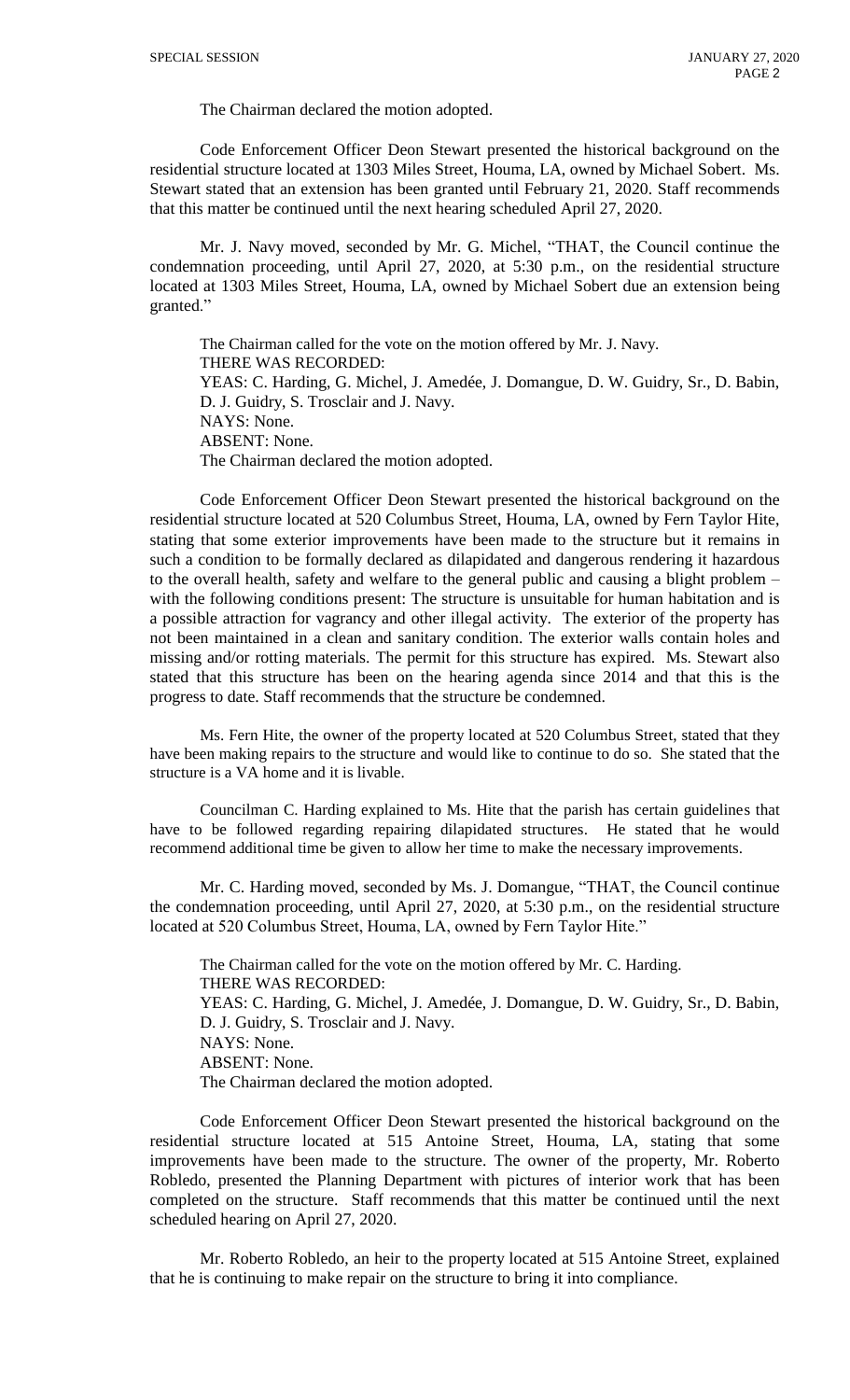Planning and Zoning Director C. Pulaski explained that the Planning Department has decided to adjust the expiration date(s) on permits that coincide with condemnation continuations. He stated that the permit extensions are for the same scope of work that is already being performed and noted that the extensions granted are valid through until May 31, 2020.

Mr. C. Harding moved, seconded by Mr. D. J. Guidry, "THAT, the Council continue with the condemnation proceeding, until April 27, 2020, at 5:30 p.m., on the residential structure located at 515 Antoine Street, Houma, LA owned by Roberto J. Robledo and Bessie Robledo."

The Chairman called for the vote on the motion offered by Mr. C. Harding. THERE WAS RECORDED: YEAS: C. Harding, G. Michel, J. Amedée, J. Domangue, D. W. Guidry, Sr., D. Babin, D. J. Guidry, S. Trosclair and J. Navy. NAYS: None. ABSENT: None. The Chairman declared the motion adopted.

Code Enforcement Officer Deon Stewart presented historical background on the residential structure located at 4777 Grand Caillou Road, Houma, LA, owned by Thaddeus J. Scott, Jr., Donald Joseph Scott, Herbert Joseph Scott, Ronnie Patrick Scott, Cedric Paul Scott, Annie Scott Pellegrin, and Catherine Scott Breaux. She stated that this structure continues to be in violation and is in such a condition to be formally declared as dilapidated and dangerous, rendering it hazardous to the overall health, safety and welfare to the general public and causing a blight problem with the following conditions present: The windows and the doors have not been maintained in a weather tight condition and the structure is a possible place of harborage for stray animals, rodents, insects and vermin infestations. The interior has not been maintained in a clean and sanitary condition and may become an attraction for vagrancy and other illegal activity. The staff recommends that this structure be condemned.

Planning and Zoning Director C. Pulaski explained that Ad Hoc Attorney T. Magee is running behind schedule for this meeting. He is the attorney representing the owners of the property located at 4777 Grand Caillou Road.

Mr. D. Babin moved, seconded by Mr. D. J. Guidry, "THAT, the Council defer action on the condemnation hearing on the residential structure located at 4777 Grand Caillou Road, Houma, LA, owned by Thaddeus J. Scott, Jr., Donald Joseph Scott, Herbert Joseph Scott, Ronnie Patrick Scott, Cedric Paul Scott, Annie Scott Pellegrin and Catherine Scott Breaux until the end of the proceedings."

The Chairman called for the vote on the motion offered by Mr. D. Babin. THERE WAS RECORDED: YEAS: C. Harding, G. Michel, J. Amedée, J. Domangue, D. W. Guidry, Sr., D. Babin, D. J. Guidry, S. Trosclair and J. Navy. NAYS: None. ABSENT: None. The Chairman declared the motion adopted.

Code Enforcement Officer Deon Stewart presented the historical background on the residential structure located at 1431 Gautreaux Street, Houma, LA, owned by Bessie C. Lewis, James C. Lewis, Jr., Jessie Lewis Jefferson, Sadie George, Betty R. Brown, Bessie B. Carter, Ralph E. Lewis, Alvin C. Lewis and Frank D. Lewis, stating that the repair work has begun on the structure. Ms. Stewart stated that a transfer of ownership has taken place and the residential renovation permit has been obtained. Staff recommends that this matter be continued until the hearing scheduled on October 26, 2020.

Mr. J. Navy moved, seconded by Mr. J. Amedée, "THAT, the Council continue, until October 26, 2020 at 5:30 p.m., the condemnation proceedings on the residential structure located 1431 Gautreaux Street, Houma, LA, owned by Bessie C. Lewis, James C. Lewis, Jr.,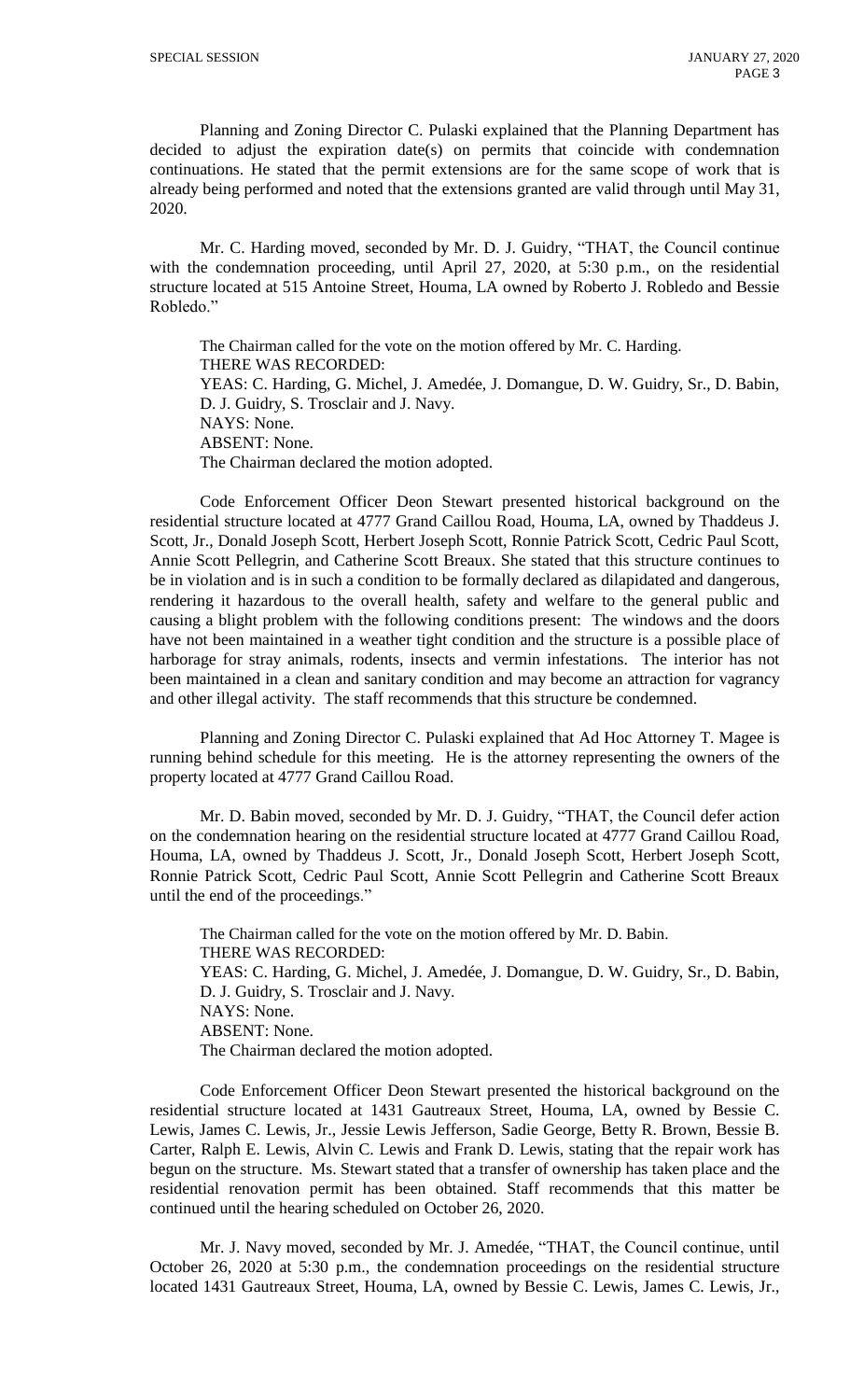Jessie Lewis Jefferson, Sadie George, Betty R. Brown, Bessie B. Carter, Ralph E. Lewis, Alvin C. Lewis and Frank D. Lewis."

The Chairman called for the vote on the motion offered by Mr. J. Navy. THERE WAS RECORDED: YEAS: C. Harding, G. Michel, J. Amedée, J. Domangue, D. W. Guidry, Sr., D. Babin, D. J. Guidry, S. Trosclair and J. Navy. NAYS: None. ABSENT: None. The Chairman declared the motion adopted.

Code Enforcement Officer Deon Stewart presented the historical background on the residential structure located at 306 Fanguy Street, Houma, LA, owned by the Estate of Juanita M. Malbrough and Cecile M. Dupre, indicating that the structure continues to be in such condition to be formally declared as dilapidated and dangerous, rendering it hazardous to the overall health, safety and welfare to the general public and causing a blight problem with the following conditions present: The structure appears to have been abandoned and the premises have not been maintained in a clean, safe, secure and sanitary condition, thereby causing a blight problem. The exterior surfaces and walls have not been free from deterioration, cracks, breaks, holes and loose and/or rotting materials. The roof and flashing has not been maintained in a sound, tight condition that would prevent the admittance of rain and/or dampness. The windows and/or doors have not been maintained in sound condition, good repair and weather tight. The interior has not been maintained in a good, clean and sanitary condition. This structure may become an attraction for vagrancy and other illegal activity. Staff recommends that this structure be condemned.

Mr. D. J. Guidry moved, seconded by Mr. C. Harding, "THAT, the Council find the residential structure located at 306 Fanguy Street, Chauvin, LA, owned by the Estate of Juanita M. Malbrough and Cecile M. Dupre, per legal description,

Lot Nine (9), Block seven (7), Addendum One (1), Fanguy subdivision. Located about 12 miles below the city of Houma, measuring a front of sixty (60') feet on the North side of Fanguy Street by a depth of One Hundred Twenty (120') feet as shown on the plat of Addendum # One (1), to Fanguy Subdivision made by T. Baker Smith on April 8, 1946, recorded in COB 150, Folio 254, including all buildings and improvements thereon.

is in a dilapidated and dangerous condition that endangers the health, safety and welfare of the public. Accordingly, the structure is hereby condemned and the owner is hereby ordered to demolish, and/or remove the structure by February 28, 2020. In default of which the Terrebonne Parish Consolidated Government may proceed to do so, and in accordance therewith, the Parish Administration be authorized to proceed with the bidding process for the demolition and/or removal."

The Chairman called for the vote on the motion offered by Mr. D. J. Guidry. THERE WAS RECORDED: YEAS: C. Harding, G. Michel, J. Amedée, J. Domangue, D. W. Guidry, Sr., D. Babin, D. J. Guidry, S. Trosclair and J. Navy. NAYS: None. ABSENT: None. The Chairman declared the motion adopted.

Code Enforcement Officer Deon Stewart presented the historical background on the residential structure located at 57 Kingsridge Loop, Houma, LA, owned by Mario J. Olivas, stating that ownership of the structure has changed and repairs are being made. The residential renovation permit does not expire until October 26, 2020. Staff recommends that this matter be continued until the hearing scheduled on October 26, 2020.

Mr. J. Navy moved, seconded by Mr. J. Amedée, "THAT, the Council continue, until October 26, 2020, at 5:30 p.m., the condemnation proceedings on the residential structure located 57 Kingsridge Loop, Houma, LA, owned by Mario J. Olivas."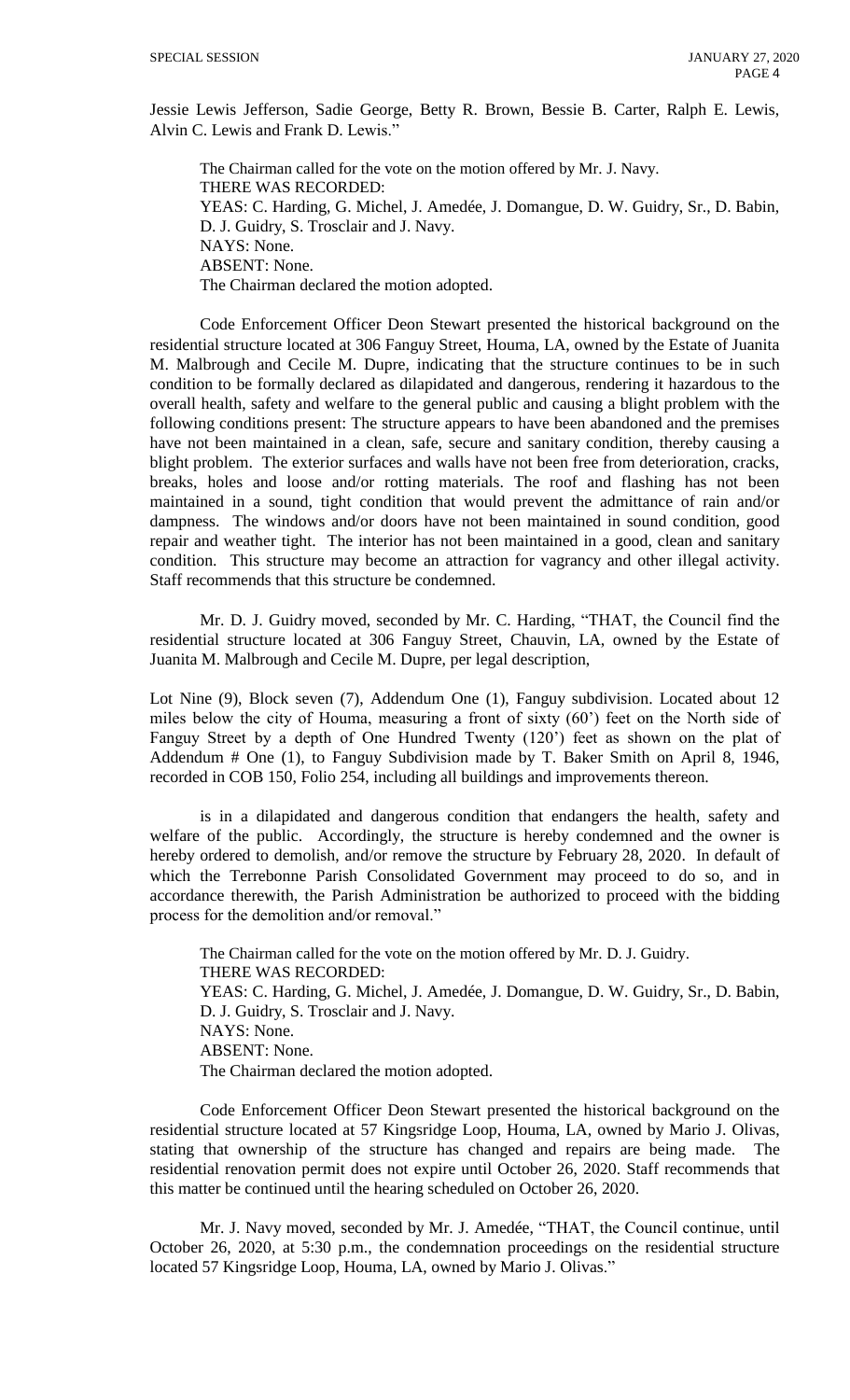The Chairman called for the vote on the motion offered by Mr. J. Navy. THERE WAS RECORDED: YEAS: C. Harding, G. Michel, J. Amedée, J. Domangue, D. W. Guidry, Sr., D. Babin, D. J. Guidry, S. Trosclair and J. Navy. NAYS: None. ABSENT: None. The Chairman declared the motion adopted.

Code Enforcement Officer Deon Stewart presented the historical background on the residential mobile home structure located at 119 Samuel Street, Houma, LA, owned by the Bernice Thomas Haston and Jennie Haston Armstrong, stating that the structure continues to be in such condition to be formally declared as dilapidated and dangerous, rendering it hazardous to the overall health, safety and welfare to the general public and causing a blight problem with the following conditions present: The structure appears to have been abandoned and the premises have not been maintained in a clean, safe, secure and sanitary condition, thereby causing a blight problem. The exterior surfaces and walls have not been free from deterioration, cracks, breaks, holes and loose and/or rotting materials. The roof and flashing has not been maintained in a sound, tight condition that would prevent the admittance of rain and/or dampness. The windows and/or doors have not been maintained in sound condition, good repair and weather tight. The interior has not been maintained in a good, clean and sanitary condition. This structure may become an attraction for vagrancy and other illegal activity and has not been maintained free of weeds in excess of 12 inches. The structure may be a place of rodent harborage and infestation. Staff recommends that this structure be condemned.

Mr. Alphonse Haston, an heir to the property located at 119 Samuel Street, stated that he needs some time to demolish and/or remove the structure from the property.

Mr. J. Navy moved, seconded by Mr. G. Michel, "THAT, the Council find the residential mobile home structure located at 119 Samuel Street, Houma, LA, owned by Bernice Thomas Haston and Jennie Haston Armstrong, per legal description,

A certain tract of land designated as lots eleven (11) and twelve (12) located in the Parish of Terrebonne, in Mechanicsville, about two miles below the town of Houma, designated on a plat entitled "Map of Mechanicsville as surveyed by A. Jolet, Jr. Surveyor in December 1883, Map Volume 1 Folio 15 Map. No. 37", said lots measuring a front on Barrow Avenue (now Samuel Street) 60' feet and at their back or east line 61' 1.6". The said lot combined are so shaped as to measure at the north line of Lot 11, 208'11", and at the south line of Lot No. 12 measuring 185'6"together with all building and improvements thereon, and all rights, ways, privileges and servitudes thereunto belonging or in anywise appertaining.

is in a dilapidated and dangerous condition that endangers the health, safety and welfare of the public. Accordingly, the structure is hereby condemned and the owner is hereby ordered to demolish, and/or remove the structure by April 27, 2020. In default of which the Terrebonne Parish Consolidated Government may proceed to do so, and in accordance therewith, the Parish Administration be authorized to proceed with the bidding process for the demolition and/or removal."

The Chairman called for the vote on the motion offered by Mr. J. Navy. THERE WAS RECORDED: YEAS: C. Harding, G. Michel, J. Amedée, J. Domangue, D. W. Guidry, Sr., D. Babin, D. J. Guidry, S. Trosclair and J. Navy. NAYS: None. ABSENT: None. The Chairman declared the motion adopted.

Code Enforcement Officer Deon Stewart presented the historical background on the residential and accessory structure located at 296 Brooklyn Avenue, Houma, LA, owned by Eddie and Joyce Galmore Williams, stating that the structure continues to be in such condition to be formally declared as dilapidated and dangerous rendering it hazardous to the overall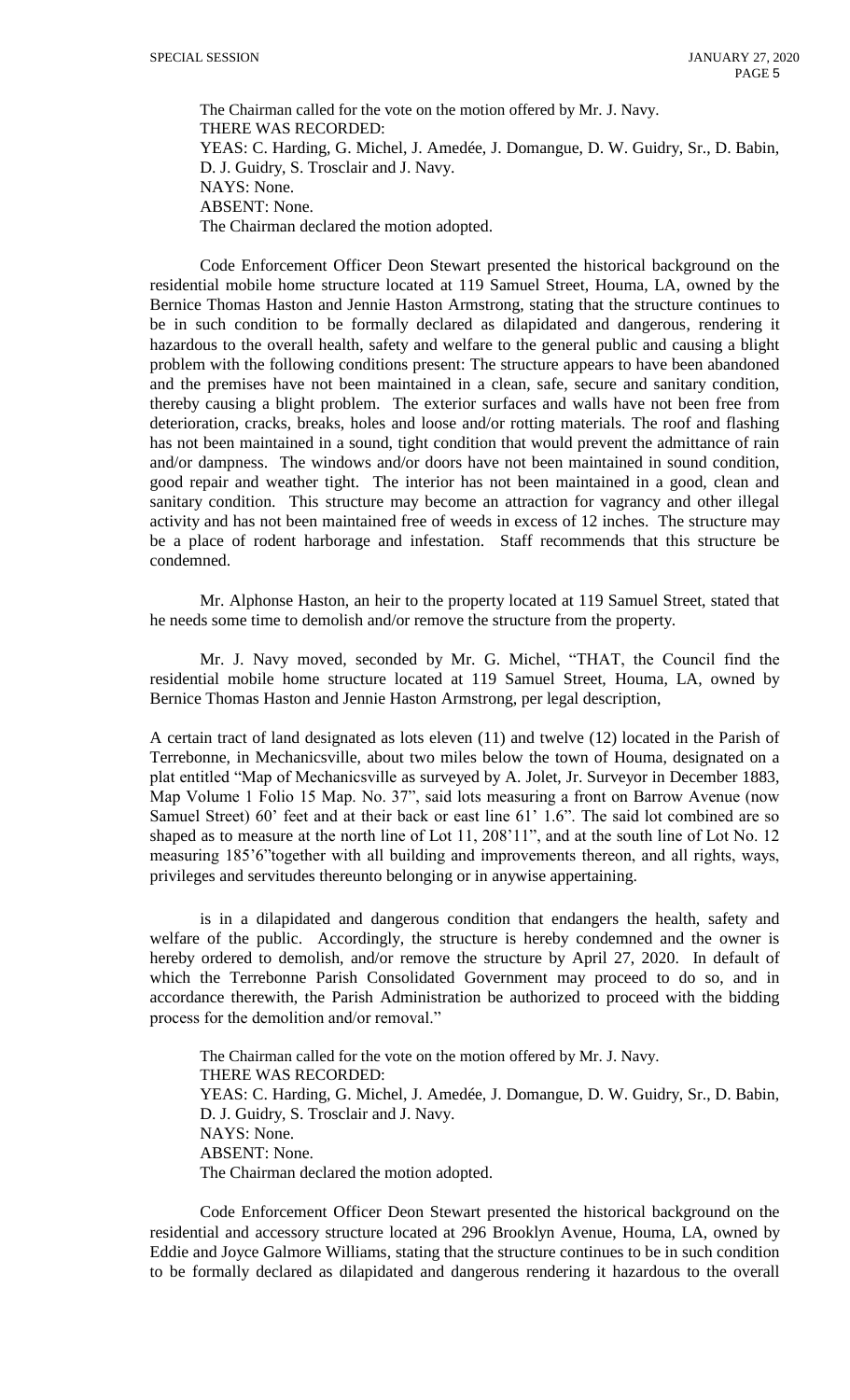health, safety and welfare to the general public with the following conditions present: The structure appears to have been abandoned and the premises have not been maintained in a clean, safe, secure and sanitary condition, thereby causing a blight problem. The exterior surfaces and walls have not been free from deterioration, cracks, breaks, holes and loose and/or rotting materials. The roof and flashing has not been maintained in a sound, tight condition that would prevent the admittance of rain and/or dampness. The windows and/or doors have not been maintained in sound condition, good repair and weather tight. The interior has not been maintained in a good, clean and sanitary condition. This structure may become an attraction for vagrancy and other illegal activity and has not been maintained free of weeds in excess of 12 inches. The structure may be a place of rodent harborage and infestation. The structure is unsuitable for human habitation. Staff recommends that the structure be condemned.

Mr. C. Harding moved, seconded by Mr. D. J. Guidry, "THAT, the Council find the residential and accessory structure located at 296 Brooklyn Avenue, Houma, LA, owned by Eddie and Joyce Galmore Williams, per legal description,

A certain lot of ground situated in the City of Houma, Parish of Terrebonne, Louisiana, in that part thereof known as Daspitville, on the left descending bank of Bayou Terrebonne, designated on a plan of Daspitville as lot twenty-four (24) of daspitville addition to the city of Houma, which plan was made by A. Jolet, Sr., Surveyor, on file in the Clerk's office, Terrebonne Parish, in COB "RR", folio 582, et seq.; said lot measuring a front of Sixty and 25/100 (60.25') feet on the East side of Brooklyn Avenue, by depth of One hundred twenty (120') feet between equal and parallel lines, and having a rear width of sixty and 25/100 (60.25') feet, said lot being bound as follows, to wit: Front or West by Brooklyn Avenue, East or rear by property of Jimmie Porche or assigns, North by Lot 1 of Price Subdivision and South by lot twenty-three (23) Despitville Addition to the city of Houma; together with all buildings and improvements thereon, and all rights, ways, privileges and servitudes thereunto belonging or in anywise appertaining.

is in a dilapidated and dangerous condition that endangers the health, safety and welfare of the public. Accordingly, the structure is hereby condemned and the owner is hereby ordered to demolish, and/or remove the structure by February 28, 2020. In default of which the Terrebonne Parish Consolidated Government may proceed to do so, and in accordance therewith, the Parish Administration be authorized to proceed with the bidding process for the demolition and/or removal."

The Chairman called for the vote on the motion offered by Mr. C. Harding. THERE WAS RECORDED: YEAS: C. Harding, G. Michel, J. Amedée, J. Domangue, D. W. Guidry, Sr., D. Babin, D. J. Guidry, S. Trosclair and J. Navy. NAYS: None. ABSENT: None. The Chairman declared the motion adopted.

Code Enforcement Officer Deon Stewart presented the historical background on the residential structure located at 3211 Bayou Dularge Road, Theriot, LA, owned by Lenue Green and Vangelyn Sykes Green stating that the owners have made sufficient improvements to the structure. The structure is no longer in such a condition to be formally declared as dilapidated and dangerous, rendering it hazardous to the overall health, safety and welfare to the general public and causing a blight problem. Staff recommends that this file be closed.

Mr. D. Babin moved, seconded by Mr. D. W. Guidry, Sr., "THAT, the Council close the condemnation file on the residential structure located 3211 Bayou Dularge Road, Theriot, LA, owned by Lenue Green and Vangelyn Sykes Green due to substantial improvements being made."

The Chairman called for the vote on the motion offered by Mr. D. Babin. THERE WAS RECORDED: YEAS: C. Harding, G. Michel, J. Amedée, J. Domangue, D. W. Guidry, Sr., D. Babin, D. J. Guidry, S. Trosclair and J. Navy.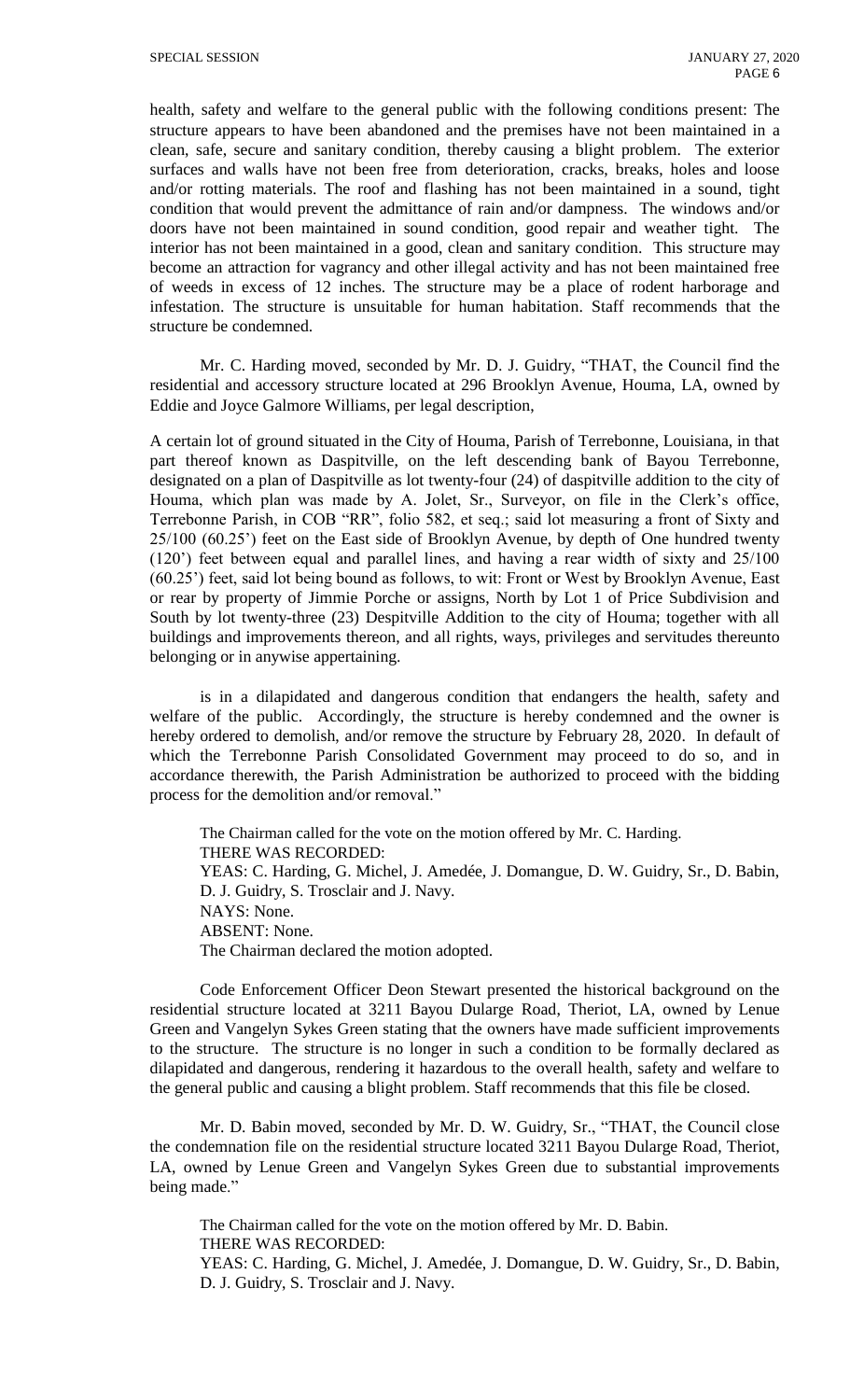NAYS: None. ABSENT: None. The Chairman declared the motion adopted.

Mr. J. Amedée moved, seconded by Mr. D. J. Guidry, "THAT, the Council defer action on the residential structure located 1133 Daspit Street, Houma, LA, owned by Tina Harris *(Adjudicated to TPCG June 2018)* until the end of the condemnation proceedings."

The Chairman called for the vote on the motion offered by Mr. J. Amedée. THERE WAS RECORDED: YEAS: C. Harding, G. Michel, J. Amedée, J. Domangue, D. W. Guidry, Sr., D. Babin, D. J. Guidry and S. Trosclair. NAYS: None. ABSENT: J. Navy. The Chairman declared the motion adopted.

Mr. G. Michel moved, seconded by Mr. C. Harding, "THAT, the Council defer action on the residential structure located 6785 West Main Street, Houma, LA, owned by Keith Allen and Laurie Ann Calhoun Robichaux until the end of the condemnation proceedings."

The Chairman called for the vote on the motion offered by Mr. G. Michel. THERE WAS RECORDED: YEAS: C. Harding, G. Michel, J. Amedée, J. Domangue, D. W. Guidry, Sr., D. Babin, D. J. Guidry, S. Trosclair and J. Navy. NAYS: None. ABSENT: None. The Chairman declared the motion adopted.

Code Enforcement Officer Deon Stewart presented the historical background on the residential accessory structure located at 1137 Grand Caillou Road, Houma, LA, owned by Olga Badeaux Thibodeaux, Susan Badeaux Chitty, June Badeaux and Sherri Badeaux Billiot, stating that the structure continues to be in such condition to be formally declared as dilapidated and dangerous, rendering it hazardous to the overall health, safety and welfare to the general public and causing a blight problem with the following conditions present: The structure has not been maintained structurally sound and in good repair. The interior is littered with trash and debris. Staff recommends that this structure be condemned.

Ms. June Badeaux, an heir to the property located at 1137 Grand Caillou Road, explained that the property is up for sale and she still has belongings in the accessory structure. She would like additional time to remove her item from the structure.

Mr. Marshall Billiot, husband to Ms. Sherri Badeaux Billiot (property heir), explained that there are homeless individuals living in the accessory structure that pose no harm to the property.

Councilman J. Navy explained that the parish has codes and regulations regarding properties; stating that if they want to rehab the accessory structure he would recommend granting additional time. He further stated that a residential renovation permit will be needed to complete the necessary repairs to the structure. In response, Mr. Billiot advised that they would not be repairing the structure.

Planning and Zoning Director C. Pulaski explained that structures that are not up to the parish's codes and regulations are considered dangerous and dilapidated. He further explained letting homeless people live in the property makes the situation more dangerous and pose a threat to the structure and others living near the area if a fire breaks out.

Mr. J. Navy moved, seconded by Mr. J. Amedée, "THAT, the Council find the residential accessory structure located at 1137 Grand Caillou Road, Houma, LA, owned by Olga Badeaux Thibodeaux, Susan Badeaux Chitty, June Badeaux and Sherri Badeaux, per legal description,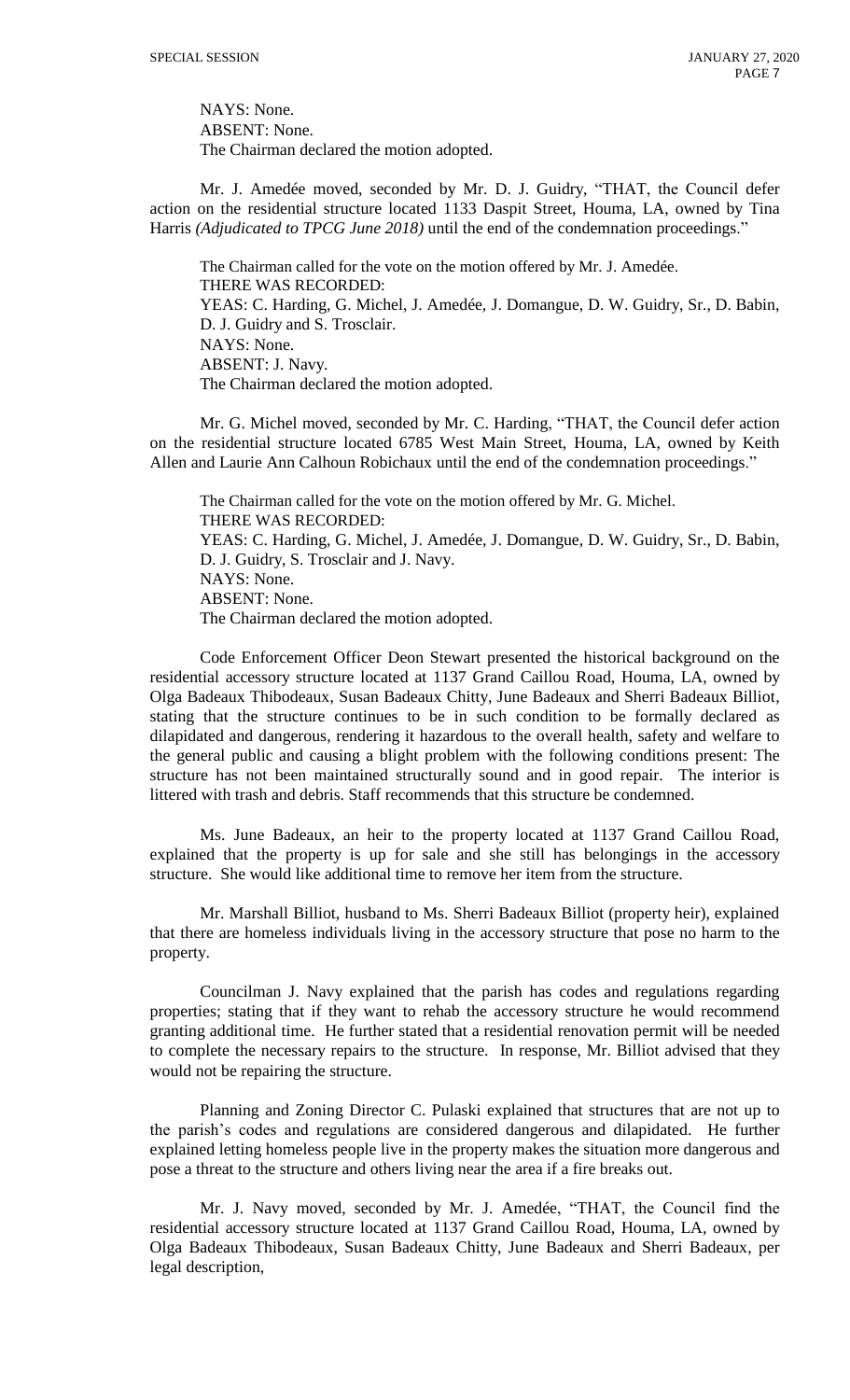Lots 1 and 2, of block No. 2, Grand Caillou Heights, being a subdivision of property belonging to F. Percy Theriot, located in Section 105, T-17-S, R-17-E, as shown and delineated on a plan of survey and subdivision made and executed by S. Allen Munson, C.E., February 23, 1950, and duly recorded on February 28, 1950, in the conveyance records of the Parish of Terrebonne, Louisiana, under Entry No. 88116; said Lot. No. 1 of Block 2 of Grand Caillou Heights measuring a front of 80' ¾" on the easterly side of State Highway 141, by depth on Mary Ann Avenue of 221' 6-7/8"; said Lot No. 2 of Block No. 2 of Grand Caillou Heights measuring a front of 80'  $\frac{3}{4}$ " on the Easterly side of the State Highway No. 141, by depth on Carolyn Avenue of 227' 7/8", said lots 1 and 2 of Block No. 2 of Grand Caillou Heights being bounded on the northerly side by Mary Anne, on the southerly side by Carolyn Avenue, on the westerly side by State Highway No. 141, and on the easterly side by lot No. 3 of Block 2; together with all buildings and improvements thereon and all rights, ways, privileges and servitudes thereunto belonging on in anywise appertaining.

is in a dilapidated and dangerous condition that endangers the health, safety and welfare of the public. Accordingly, the structure is hereby condemned and the owner is hereby ordered to demolish, and/or remove the structure by April 27, 2020. In default of which the Terrebonne Parish Consolidated Government may proceed to do so, and in accordance therewith, the Parish Administration be authorized to proceed with the bidding process for the demolition and/or removal."

The Chairman called for the vote on the motion offered by Mr. J. Navy. THERE WAS RECORDED: YEAS: C. Harding, G. Michel, J. Amedée, J. Domangue, D. W. Guidry, Sr., D. Babin, D. J. Guidry, S. Trosclair and J. Navy. NAYS: None. ABSENT: None. The Chairman declared the motion adopted.

Mr. G. Michel moved, seconded by Mr. D. Babin, "THAT, the Council defer action on the following structures until the end of the condemnation proceedings: residential mobile home and accessory structure located at 292 Darlene Street, Houma, LA, owned by Roy J. Leblanc and Jeanne Leblanc, residential mobile home structure located 301 Grace Street, Houma, LA, owned by Robert W. Mulgrew and Sharon Mulgrew, residential structure located at 5960 North Bayou Black Drive, Gibson, LA, owned by the Estate of Levy Bogan, residential structure located at 628 Liberty Street, Houma, LA, owned by Russel P. Guidry and Jerry D. Guidry Revocable Living Trust and residential structure located at 624 Liberty Street, Houma, LA, owned by Russel P. Guidry and Jerry D. Guidry Revocable Living Trust."

The Chairman called for the vote on the motion offered by Mr. G. Michel. THERE WAS RECORDED: YEAS: C. Harding, G. Michel, J. Amedée, J. Domangue, D. W. Guidry, Sr., D. Babin, D. J. Guidry, S. Trosclair and J. Navy. NAYS: None. ABSENT: None. The Chairman declared the motion adopted.

Mr. G. Michel moved, seconded by Mr. D. Babin, "THAT, the Council close the condemnation proceedings on the residential accessory structure located 224 Douglas Drive, Houma, LA, owned by Suzan Edmonson Lirette due to the structure being demolished and/or removed."

The Chairman called for the vote on the motion offered by Mr. G. Michel. THERE WAS RECORDED: YEAS: C. Harding, G. Michel, J. Amedée, J. Domangue, D. W. Guidry, Sr., D. Babin, D. J. Guidry, S. Trosclair and J. Navy. NAYS: None. ABSENT: None. The Chairman declared the motion adopted.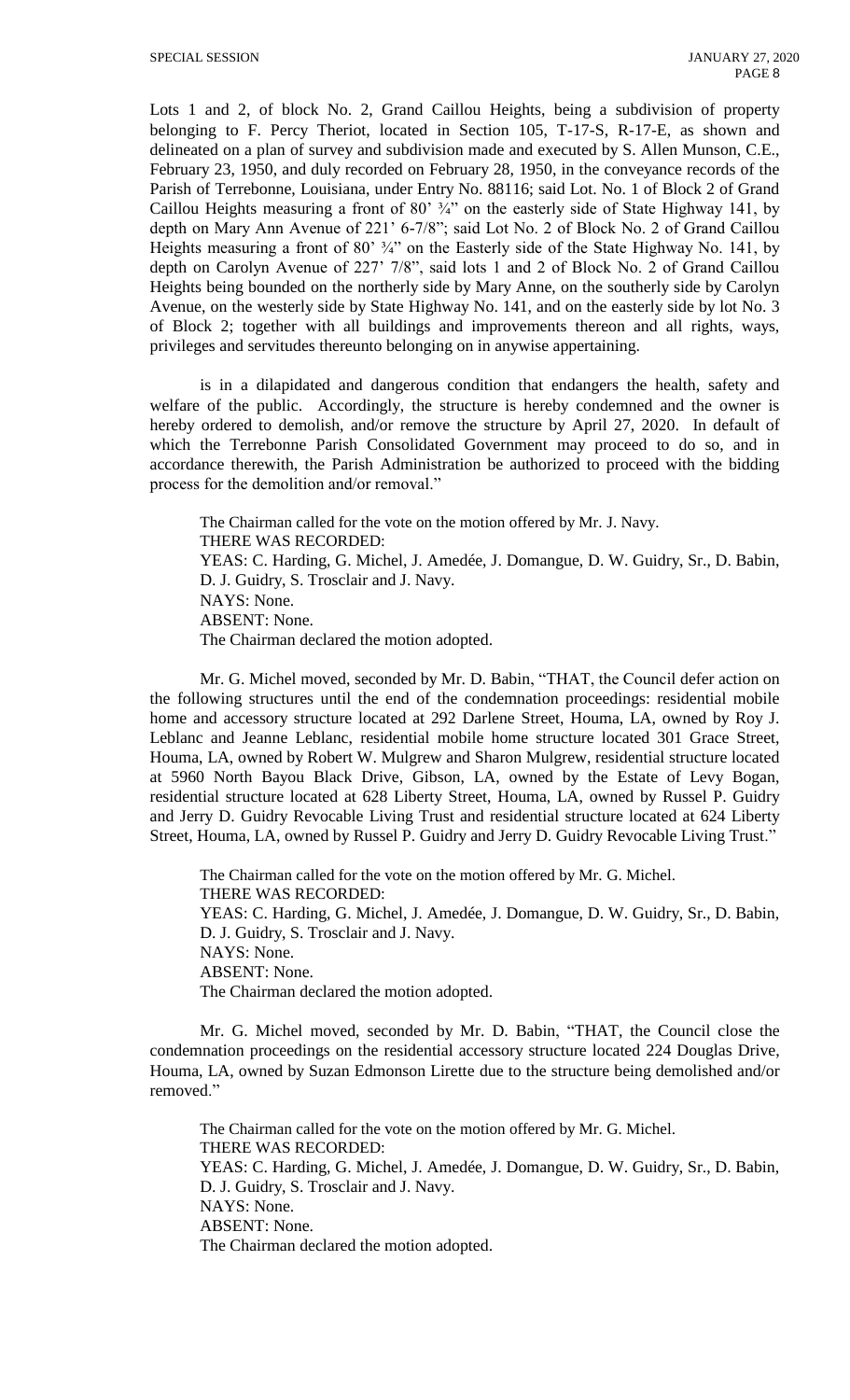Code Enforcement Officer Deon Stewart presented the historical background on the residential structure located at 361 Dixie Avenue, Houma, LA, owned by James M. Fonseca and Patricia Fonseca stating that the structure continues to be in such condition to be formally declared as dilapidated and dangerous rendering it hazardous to the overall health, safety and welfare to the general public with the following conditions present: The structure appears to have been abandoned and the premises have not been maintained in a clean, safe, secure and sanitary condition. The structure may be a place of rodent harborage and infestation. The exterior surfaces and walls have not been free from deterioration, cracks, breaks, holes and loose and/or rotting materials. The roof and flashing has not been maintained in a sound, tight condition that would prevent the admittance of rain and/or dampness. The windows and/or doors have not been maintained in sound condition, good repair and weather tight. The interior has not been maintained in a good, clean and sanitary condition. The premises have not been maintained free of weeds in excess of 12 inches. Staff recommends that this structure be condemned.

Mr. J. Navy moved, seconded by Mr. J. Amedée, "THAT, the Council find the residential structure located at 361 Dixie Avenue, Houma, LA, owned by James M. Fonseca and Patricia Fonseca, per legal description,

#### Lot 19 Block 2 Barrow Subdivision.

is in a dilapidated and dangerous condition that endangers the health, safety and welfare of the public. Accordingly, the structure is hereby condemned and the owner is hereby ordered to demolish, and/or remove the structure by February 28, 2020. In default of which the Terrebonne Parish Consolidated Government may proceed to do so, and in accordance therewith, the Parish Administration be authorized to proceed with the bidding process for the demolition and/or removal."

The Chairman called for the vote on the motion offered by Mr. J. Navy. THERE WAS RECORDED: YEAS: C. Harding, G. Michel, J. Amedée, J. Domangue, D. W. Guidry, Sr., D. Babin, D. J. Guidry, S. Trosclair and J. Navy. NAYS: None. ABSENT: None. The Chairman declared the motion adopted.

Code Enforcement Officer Deon Stewart presented the historical background on the residential structure located at 136 King Street, Houma, LA, owned by Elaine M. Nevers-Williams, stating that the structure continues to be in such condition to be formally declared as dilapidated and dangerous rendering it hazardous to the overall health, safety and welfare to the general public with the following conditions present: The structure appears to have been abandoned and the premises have not been maintained in a clean, safe, secure and sanitary condition. The structure may be a place of rodent harborage and infestation. The exterior walls have not been free from deterioration, cracks, breaks, holes and loose and/or rotting materials. The roof and flashing has not been maintained in a sound, tight condition that would prevent the admittance of rain and/or dampness. The windows and/or doors have not been maintained in sound condition, good repair and weather tight. The interior has not been maintained in a good, clean and sanitary condition. The premises have not been maintained free of weeds in excess of 12 inches. Staff recommends that this matter be continued until the next scheduled hearing of April 27, 2020, in an effort to obtain additional legal information regarding what position or procedure the parish will be allowed to proceed with.

Code Enforcement Officer Deon Stewart explained that this structure has been moved from its original location (136 King Street) to another location; stating that staff recommends that this matter is continued until the next scheduled hearing, in an effort to obtain additional legal information regarding what position and/or procedure that the parish is allowed to proceed with."

Upon questioning from Councilman J. Navy regarding the legal remedy for the removable of a structure to another location, Planning and Zoning Director C. Pulaski explained that the structure located at 136 King Street was moved to another location. He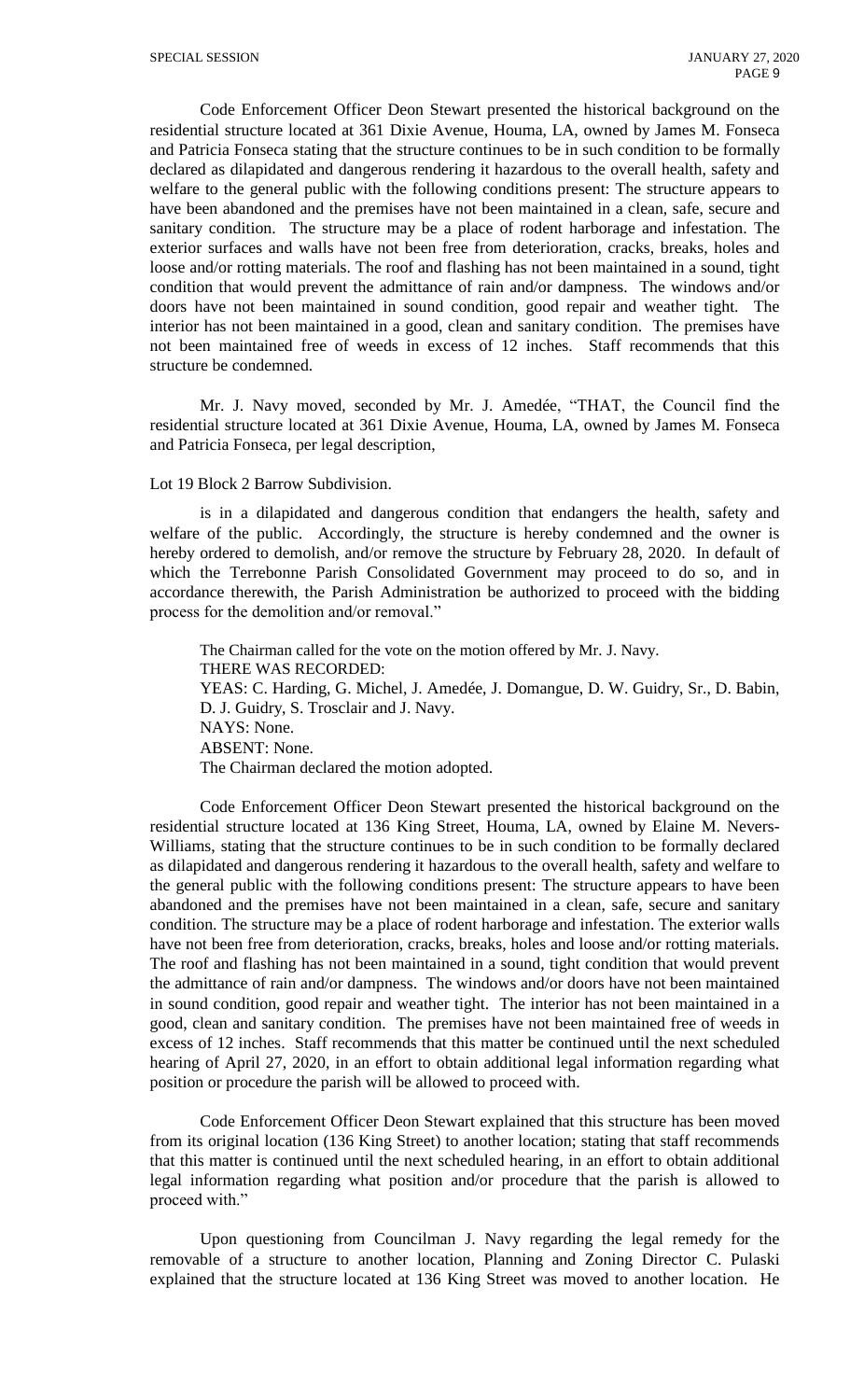further explained that the parish's compliance officers went to the new location and made contact with the new owner and placed a stop work order on the structure; noting that the new owner indicated that the structure was donated to him and he has every intention of repairing the structure. Mr. Pulaski stated that the new owner has to pay double permitting fees because the structure was moved without a permit and he has to bring in the transfer of ownership paperwork to the Planning Department, as well as, documentation regarding the repairs that he intends to make.

Parish Attorney J. Hebert explained donations of the structures has to have a written act associated with it, if not, the structure still belong to the original owner, Elaine M. Nevers-Williams. He stated that a declaration has to be filed pertaining whether or not the structure was allowed to be on someone else's property. Attorney Hebert suggested that the new owner be allowed ninety (90) days to obtain all of the necessary documentation regarding ownership and removable of the structure located at 136 King Street.

Discussion ensued with several Council Members expressing their concerns regarding individuals moving condemned structures from one location to another.

Parish Attorney J. Hebert suggested that if a continuance is going to be granted on condemned structures, the parish has to inform the owner that the structure cannot be moved without the parish's consent; stating that, if the structure is moved, it will be considered *de facto* and the parish has the legal right to confiscate the structure.

Mr. J. Navy moved, seconded by Mr. C. Harding, "THAT, the Council continue, until April 27, 2020, at 5:30 p.m., the condemnation proceedings on the residential structure located 136 King Street, Houma, LA, owned by Elaine M. Nevers-Williams in an effort to obtain additional legal information regarding what position and/or procedure that the parish is allowed to proceed with."

The Chairman called for the vote on the motion offered by Mr. J. Navy. THERE WAS RECORDED: YEAS: C. Harding, G. Michel, J. Amedée, J. Domangue, D. W. Guidry, Sr., D. Babin, D. J. Guidry, S. Trosclair and J. Navy. NAYS: None. ABSENT: None. The Chairman declared the motion adopted.

#### *Council Chairman S. Trosclair relinquished the chair to Vice-Chairman D. W. Guidry Sr. at this time in the proceedings (6:13 p.m.)*

Code Enforcement Officer Deon Stewart presented the historical background on the residential mobile home structure located at 134 Kevin Street (Structure 1), Bourg, LA, owned by Reynold J. Lebeouf stating that the structure continues to be in such condition to be formally declared as dilapidated and dangerous rendering it hazardous to the overall health, safety and welfare to the general public and causing a blight problem with the following conditions present: The structure appears to have been abandoned and the premises have not been maintained in a clean, safe, secure and sanitary condition. The structure may be a place of rodent harborage and infestation. The exterior surfaces and walls have not been free from deterioration, cracks, breaks, holes and loose and/or rotting materials. The roof and flashing has not been maintained in a sound, tight condition that would prevent the admittance of rain and/or dampness. The windows and/or doors have not been maintained in sound condition, good repair and weather tight. The interior has not been maintained in a good, clean and sanitary condition. The premises have not been maintained free of weeds in excess of 12 inches. Staff recommends that this structure be condemned.

Mr. Reynold J. Lebeouf, the owner of the property located at 134 Kevin Street, explained that he has an individual interested in purchasing the mobile home but is having a problem obtaining an electric meter for said property. He stated that his intention is to repair the mobile home (Structure 1) and sell it and demolish the other mobile home (Structure 2).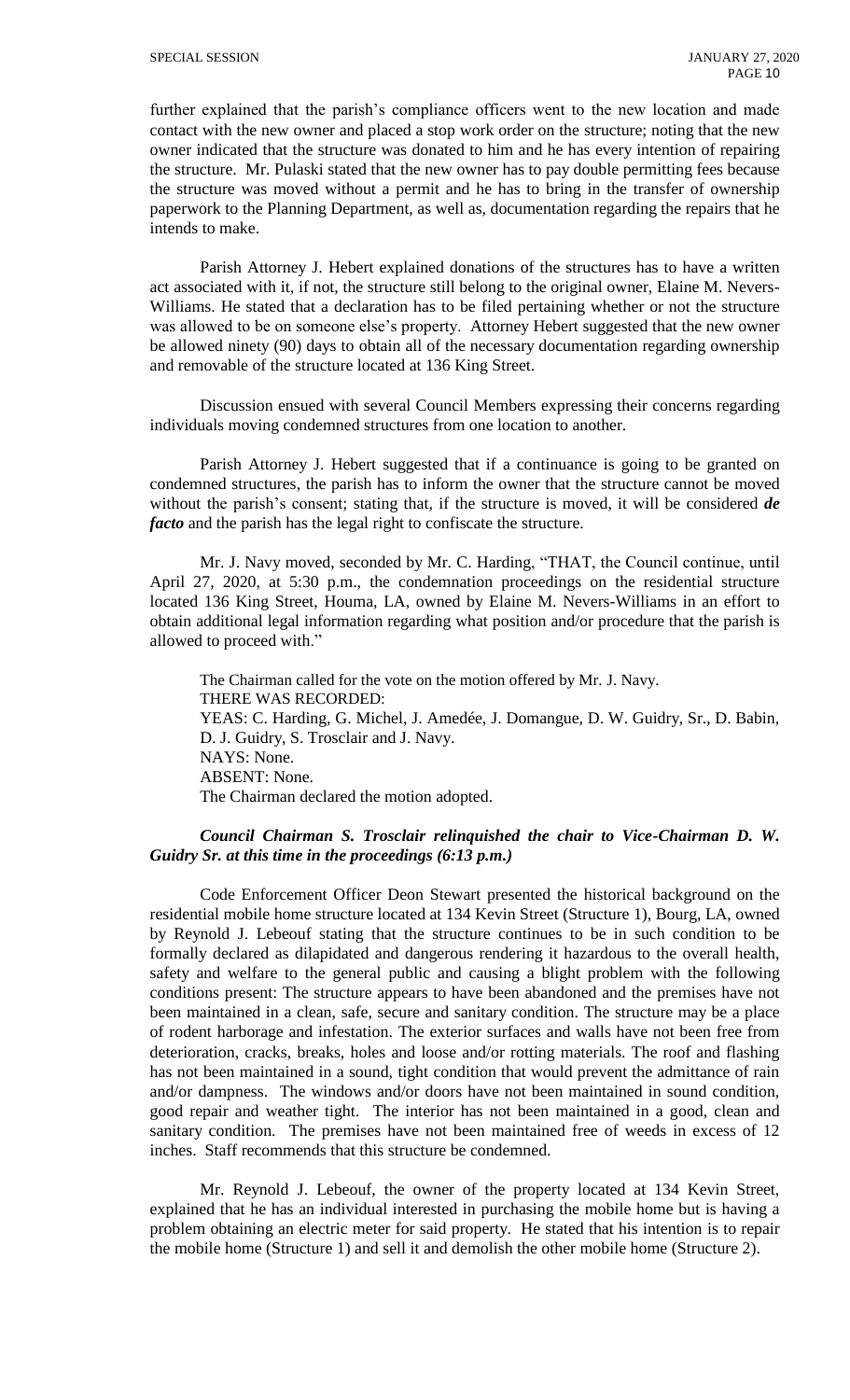Planning and Zoning Director C. Pulaski explained that there are no temporary meter pole for mobile homes; noting that before a residential renovation permit can be issued for the repairs to a structure, an approval letter has to be obtained from the Board of Health.

Mr. S. Trosclair moved, seconded by Mr. G. Michel, "THAT, the Council find the residential mobile home structure located at 134 Kevin Street (Structure 1), Bourg, LA, owned by Reynold J. Lebeouf, per legal description,

Lot Four (4), block four (4) of Grandview heights subdivision, being a subdivision of property belonging to Henry Hutchinson Estate located in Sections Three (3) and Fourteen (14), Township 18 South, Range 18 East, Terrebonne Parish, Louisiana, as shown and designated on a plan of Grandview Heights Subdivision made by Bernard B. Davis, C.E., on October 23, 1959, which said plan is on file in the office of the Clerk of Court of the Parish of Terrebonne, Louisiana; said lot measuring a front of seventy-six feet nine inches (76'9") on the northerly side of Kevin Street by depth of one hundred thirty-six (136') feet between parallel lines, said lot being bounded northerly by property of Mrs. Marcel Bourg, or assigns, southerly by said Kevin Street, easterly by Lot Three (3) of Block Four (4) and westerly by Lot 5 (5) of Block four (4); together with all buildings and improvements thereon and all rights, ways, privileges and servitudes thereunto belonging or in anywise appertaining.

is in a dilapidated and dangerous condition that endangers the health, safety and welfare of the public. Accordingly, the structure is hereby condemned and the owner is hereby ordered to demolish, and/or remove the structure by July 27, 2020. In default of which the Terrebonne Parish Consolidated Government may proceed to do so, and in accordance therewith, the Parish Administration be authorized to proceed with the bidding process for the demolition and/or removal."

The Chairman called for the vote on the motion offered by Mr. S. Trosclair. THERE WAS RECORDED: YEAS: C. Harding, G. Michel, J. Amedée, J. Domangue, D. W. Guidry, Sr., D. Babin, D. J. Guidry, S. Trosclair and J. Navy. NAYS: None. ABSENT: None. The Chairman declared the motion adopted.

Mr. S. Trosclair moved, seconded by Mr. G. Michel, "THAT, the Council find the residential mobile home structure located at 134 Kevin Street (Structure 2), Bourg, LA, owned by Reynold J. Lebeouf, per legal description,

Lot Four (4), block four (4) of Grandview heights subdivision, being a subdivision of property belonging to Henry Hutchinson Estate located in Sections Three (3) and Fourteen (14), Township 18 South, Range 18 East, Terrebonne Parish, Louisiana, as shown and designated on a plan of Grandview Heights Subdivision made by Bernard B. Davis, C.E., on October 23, 1959, which said plan is on file in the office of the Clerk of Court of the Parish of Terrebonne, Louisiana; said lot measuring a front of seventy-six feet nine inches (76'9") on the northerly side of Kevin Street by depth of one hundred thirty-six (136') feet between parallel lines, said lot being bounded northerly by property of Mrs. Marcel Bourg, or assigns, southerly by said Kevin Street, easterly by Lot Three (3) of Block Four (4) and westerly by Lot 5 (5) of Block four (4); together with all buildings and improvements thereon and all rights, ways, privileges and servitudes thereunto belonging or in anywise appertaining.

is in a dilapidated and dangerous condition that endangers the health, safety and welfare of the public. Accordingly, the structure is hereby condemned and the owner is hereby ordered to demolish, and/or remove the structure by July 27, 2020. In default of which the Terrebonne Parish Consolidated Government may proceed to do so, and in accordance therewith, the Parish Administration be authorized to proceed with the bidding process for the demolition and/or removal."

The Chairman called for the vote on the motion offered by Mr. S. Trosclair. THERE WAS RECORDED: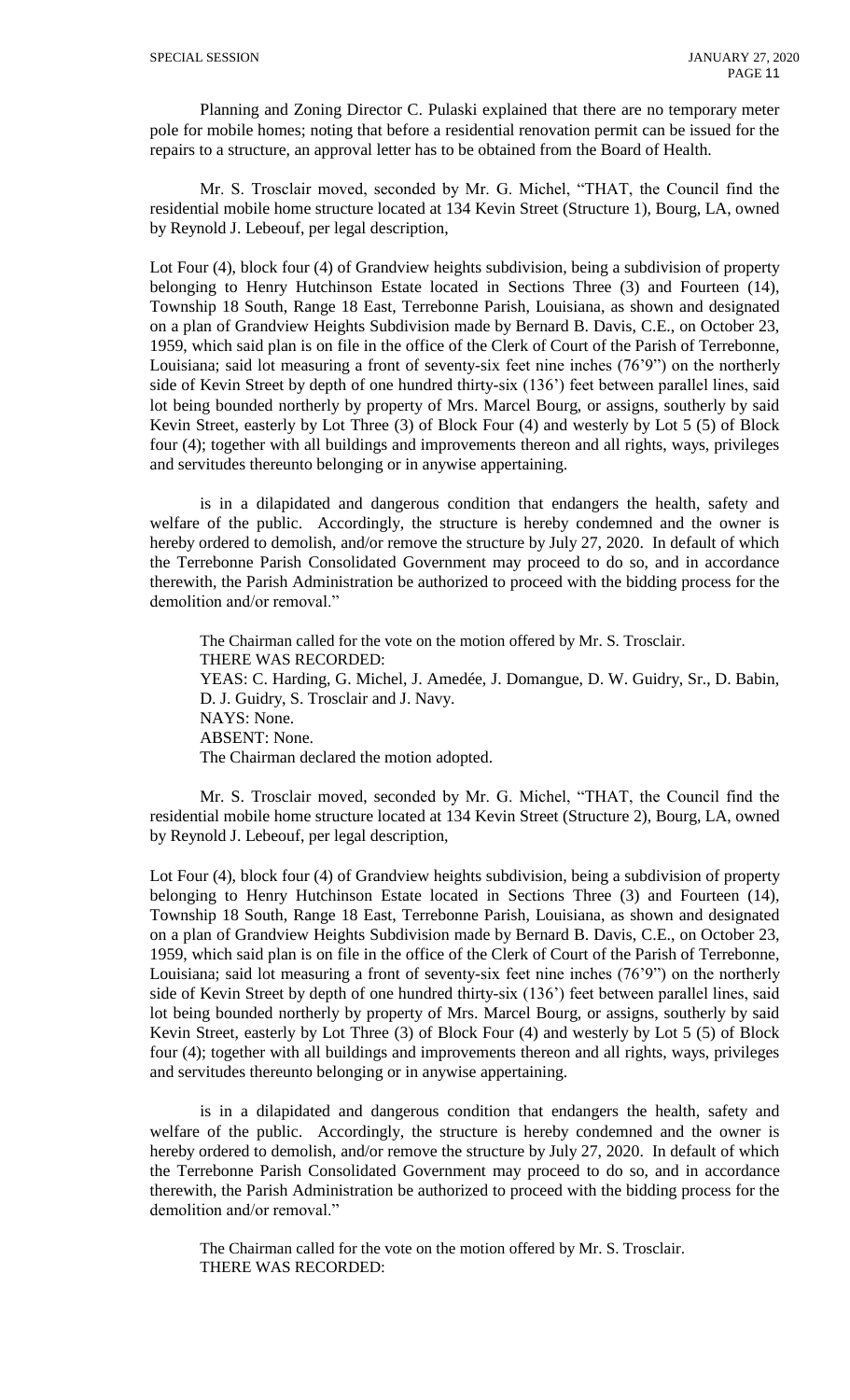YEAS: C. Harding, G. Michel, J. Amedée, J. Domangue, D. W. Guidry, Sr., D. Babin, D. J. Guidry, S. Trosclair and J. Navy. NAYS: None. ABSENT: None. The Chairman declared the motion adopted.

Code Enforcement Officer Deon Stewart presented the historical background on the residential structure located at 2384 Highway 665 Montegut, LA, owned by Joseph Levron and Ryan Levron, stating that the structure continues to be in such condition to be formally declared as dilapidated and dangerous rendering it hazardous to the overall health, safety and welfare to the general public and causing a blight problem with the following conditions present: The structure appears to have been abandoned and the premises have not been maintained in a clean, safe, secure and sanitary condition. The structure may be a place of rodent harborage and infestation. The exterior walls have not been maintained in good condition, free from deterioration, cracks, breaks, holes and loose and/or rotting materials. The premises have not been maintained free from weeds in excess of 12" in height. Staff recommends that this structure be condemned.

Mr. Ryan Levron, an owner of the structure located at 2384 Highway 665, Montegut, LA, explained that he purchased the property through a tax sale and owns the tax title. Mr. Levron will not have complete ownership of the property until two years; stating that he has a relative that is "squatting" on the property and is having a problem having him removed from the premises. Mr. Levron also advised that there are no utility services at this location.

Planning and Zoning Director C. Pulaski suggested that Mr. Levron contact Code Enforcement Officer D. Stewart to find out what aspects of the property needs to be remedied to bring the structure into compliance.

Mr. S. Trosclair moved, seconded by Ms. J. Domangue, "THAT, the Council continue, until April 27, 2020, at 5:30 p.m., the condemnation proceedings on the residential structure located 2384 Highway 665, Montegut, LA, owned by Joseph Levron and Ryan Levron."

The Chairman called for the vote on the motion offered by Mr. S. Trosclair. THERE WAS RECORDED: YEAS: C. Harding, G. Michel, J. Amedée, J. Domangue, D. W. Guidry, Sr., D. Babin, D. J. Guidry, S. Trosclair and J. Navy. NAYS: None. ABSENT: None. The Chairman declared the motion adopted.

*Council Chairman S. Trosclair resumed the chair at this time in the proceedings (6:29 p.m.)*

Code Enforcement Officer Deon Stewart presented the historical background on the residential structure located at 118 Crozier Drive, Houma, LA, owned by Jessie Mae Williams, Willie Williams, Darlene Williams, Oris J. Williams, Pearl Williams Johnson, Gail Williams Brown, Rose Williams Anderson and Lilly Denise Williams, stating that the structure continues to be in such condition to be formally declared as dilapidated and dangerous rendering it hazardous to the overall health, safety and welfare to the general public causing a blight problem with the following conditions present: The structure appears to have been abandoned and the premises have not been maintained in a clean, safe, secure and sanitary condition. The structure may be a place or rodent harborage and infestation. The exterior walls have not been maintained in good condition, free from deterioration, cracks, breaks, holes and loose and/or rotting materials. The roof and flashing has not been maintained in a sound, tight condition that would prevent the admittance of rain and/or dampness. The windows and/or doors have not been maintained in sound condition, good repair and weather tight. The interior has not been maintained in a good, clean and sanitary condition. The premises have not been maintained free of weeds in excess of 12 inches. Staff recommends that this structure be condemned.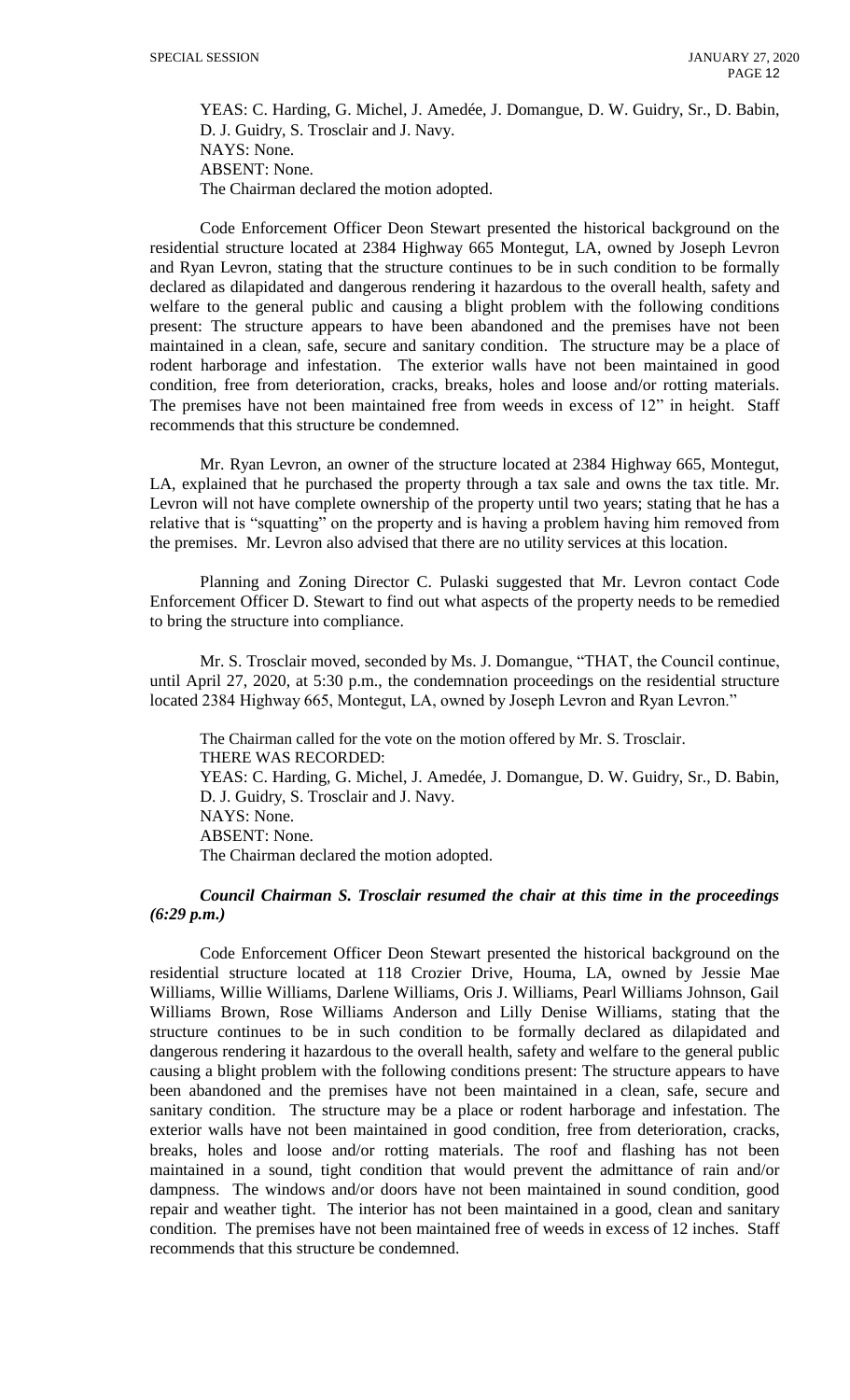Mr. J. Navy moved, seconded by Mr. C. Harding, "THAT, the Council find the residential structure located at 118 Crozier Drive, Houma, LA, owned by Jessie Mae Williams, Willie Williams, Darlene Williams, Oris J. Williams, Pearl Williams Johnson, Gail Williams Brown, Rose Williams Anderson and Lilly Denise Williams, per legal description,

One certain lot of ground situated in Terrebonne Parish, Louisiana, and being designated as Lot ten (10), block three (3), on a plan of Crozier Heights Subdivision, dated July 5, 1972, prepared by Douglass S. Talbot, C.E., and recorded under entry No. 426324, Map No. 3347, Records of Terrebonne Parish, Louisiana, said lot having a front of fifty (50') feet on the north side of Crozier Drive, by depth of one hundred (100') feet between equal and parallel lines, and having a rear width of fifty (50') feet, said lot being bounded as follows: front or south by Crozier Drive, East by Lot 9, West by Lot 11, all in block three (3), Crozier Heights Subdivision, and rear or North by property of Hilliard Mire.

is in a dilapidated and dangerous condition that endangers the health, safety and welfare of the public. Accordingly, the structure is hereby condemned and the owner is hereby ordered to demolish, and/or remove the structure by February 28, 2020. In default of which the Terrebonne Parish Consolidated Government may proceed to do so, and in accordance therewith, the Parish Administration be authorized to proceed with the bidding process for the demolition and/or removal."

The Chairman called for the vote on the motion offered by Mr. J. Navy. THERE WAS RECORDED: YEAS: C. Harding, G. Michel, J. Amedée, J. Domangue, D. W. Guidry, Sr., D. Babin, D. J. Guidry, S. Trosclair and J. Navy. NAYS: None. ABSENT: None. The Chairman declared the motion adopted.

Code Enforcement Officer Deon Stewart presented the historical background on the residential mobile home structure located at 428 Ashland Drive, Houma, LA, owned by Cheryl Dean, stating that the structure continues to be in such condition to be formally declared as dilapidated and dangerous rendering it hazardous to the overall health, safety and welfare to the general public and causing a blight problem with the following conditions present: The structure appears to have been abandoned and the premises have not been maintained in a clean, safe, secure and sanitary condition. The structure may be a place or rodent harborage and infestation. The exterior walls have not been free from deterioration, cracks, breaks, holes and loose and/or rotting materials. The roof and flashing has not been maintained in a sound, tight condition that would prevent the admittance of rain and/or dampness. The windows and/or doors have not been maintained in sound condition, good repair and weather tight. The interior has not been maintained in a good, clean and sanitary condition. Staff recommends that this structure be condemned.

Mr. D. Babin moved, seconded by Mr. D. W. Guidry, Sr., "THAT, the Council find the residential mobile home structure located at 428 Ashland Drive, Houma, LA, owned by Cheryl Dean, per legal description,

# Mobile home, Nothing in file.

is in a dilapidated and dangerous condition that endangers the health, safety and welfare of the public. Accordingly, the structure is hereby condemned and the owner is hereby ordered to demolish, and/or remove the structure by February 28, 2020. In default of which the Terrebonne Parish Consolidated Government may proceed to do so, and in accordance therewith, the Parish Administration be authorized to proceed with the bidding process for the demolition and/or removal."

The Chairman called for the vote on the motion offered by Mr. D. Babin. THERE WAS RECORDED: YEAS: C. Harding, G. Michel, J. Amedée, J. Domangue, D. W. Guidry, Sr., D. Babin, D. J. Guidry, S. Trosclair and J. Navy. NAYS: None.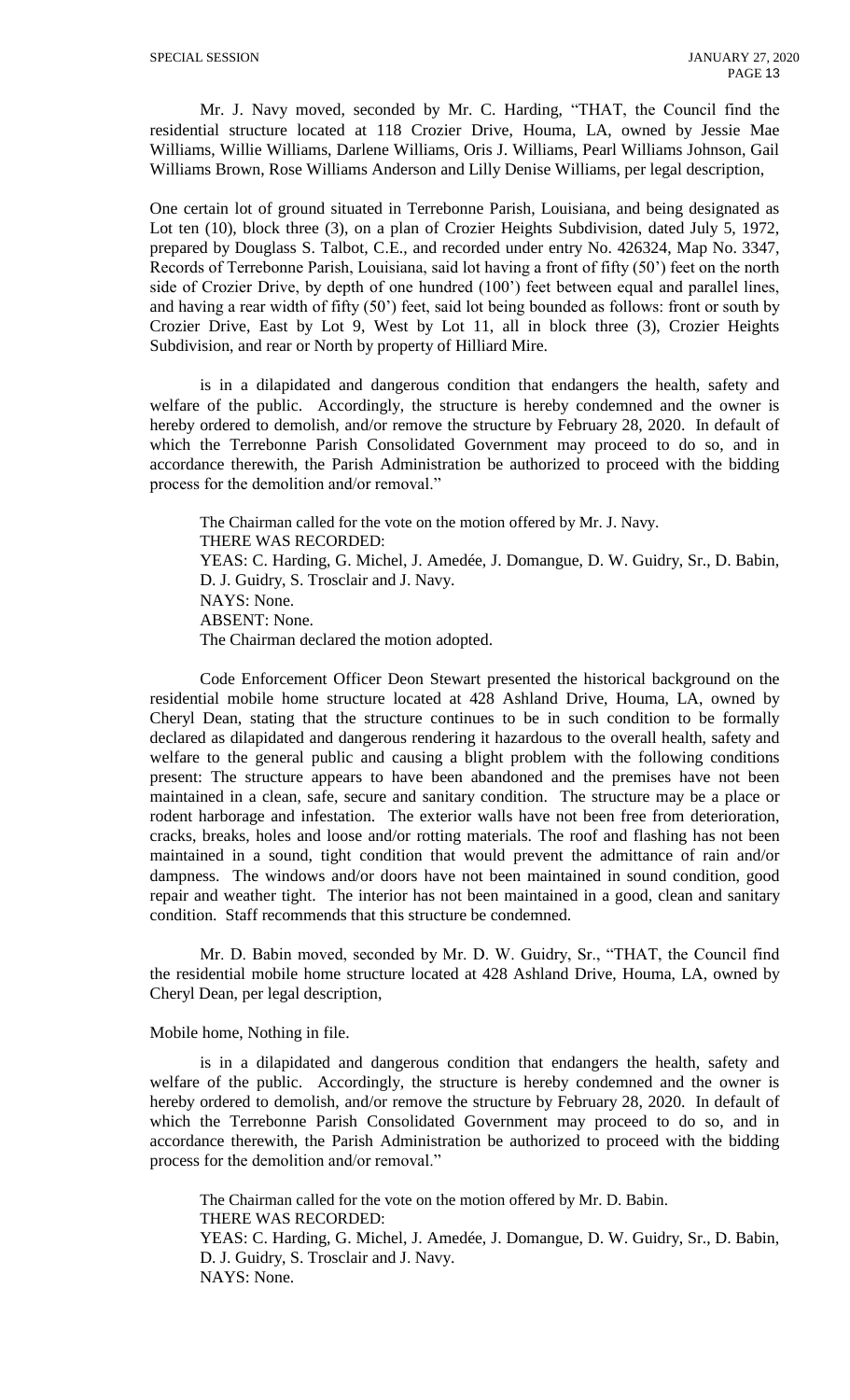ABSENT: None.

The Chairman declared the motion adopted.

Code Enforcement Officer Deon Stewart presented the historical background on the residential structure located at 215 Roselawn Avenue, Houma, LA, owned by Dorothy McCall Hinchee and Paula Dean Hinchee, stating that the structure continues to be in such condition to be formally declared as dilapidated and dangerous rendering it hazardous to the overall health, safety and welfare to the general public and causing a blight problem with the following conditions present: The structure appears to have been abandoned and the premises have not been maintained in a clean, safe, secure and sanitary condition. The structure may be a place or rodent harborage and infestation. The exterior walls have not been free from deterioration, cracks, breaks, holes and loose and/or rotting materials. The roof and flashing has not been maintained in a sound, tight condition that would prevent the admittance of rain and/or dampness. The windows and/or doors have not been maintained in sound condition, good repair and weather tight. The interior has not been maintained in a good, clean and sanitary condition. The premises have not been maintained free of weeds in excess of 12 inches in height. Staff recommends that this structure be condemned.

Mr. J. Navy moved, seconded by Mr. G. Michel, "THAT, the Council find the residential structure located at 215 Roselawn Avenue, Houma, LA, owned by Dorothy McCall Hinchee and Paula Dean Hinchee per legal description,

One certain lot of ground, with all the improvements thereon, saving and exemption one-half (1/2) of all the oil and gas and other valuable minerals that may be under the surface to said land which the vendor hereby expressly reserve, adjacent and adjoining to that certain subdivision known as "Roselawn" a map of which is of record in C.B. 125, folio 453, file no. 39551, of the Notarial records in the office of the Clerk and recorder of this parish, said lot measuring a width or frontage on an extension of Roselawn Avenue of Fifty (50') feet, by a depth between parallel lines of one hundred fourteen feet nine and five-eights inches (114' 9 5/8"), or to Kitty Lyon's Ditch in the rear, and being bounded, and contiguous with, on the North by Lot Fourteen (14) of Block One (1) of Roselawn Subdivision, and on the South by land owned by the vendor (F. Elphage Theriot),said lot being a part of the same property the vendor acquired from Mrs. Rose Lirette Theriot, as per act of sale duly recorded in C.B. 116, folio 513, File No. 27652.

is in a dilapidated and dangerous condition that endangers the health, safety and welfare of the public. Accordingly, the structure is hereby condemned and the owner is hereby ordered to demolish, and/or remove the structure by February 28, 2020. In default of which the Terrebonne Parish Consolidated Government may proceed to do so, and in accordance therewith, the Parish Administration be authorized to proceed with the bidding process for the demolition and/or removal."

The Chairman called for the vote on the motion offered by Mr. J. Navy. THERE WAS RECORDED: YEAS: C. Harding, G. Michel, J. Amedée, J. Domangue, D. W. Guidry, Sr., D. Babin, D. J. Guidry, S. Trosclair and J. Navy. NAYS: None. ABSENT: None. The Chairman declared the motion adopted.

Mr. G. Michel moved, seconded by Mr. D. Babin, "THAT, the Council recess at this time (6:32 p.m.) and continue the condemnation proceedings upon the arrival of Ad Hoc Attorney T. Magee."

The Chairman called for the vote on the motion offered by Mr. G. Michel. THERE WAS RECORDED: YEAS: C. Harding, G. Michel, J. Amedée, J. Domangue, D. W. Guidry, Sr., D. Babin, D. J. Guidry, S. Trosclair and J. Navy. NAYS: None. ABSENT: None. The Chairman declared the motion adopted.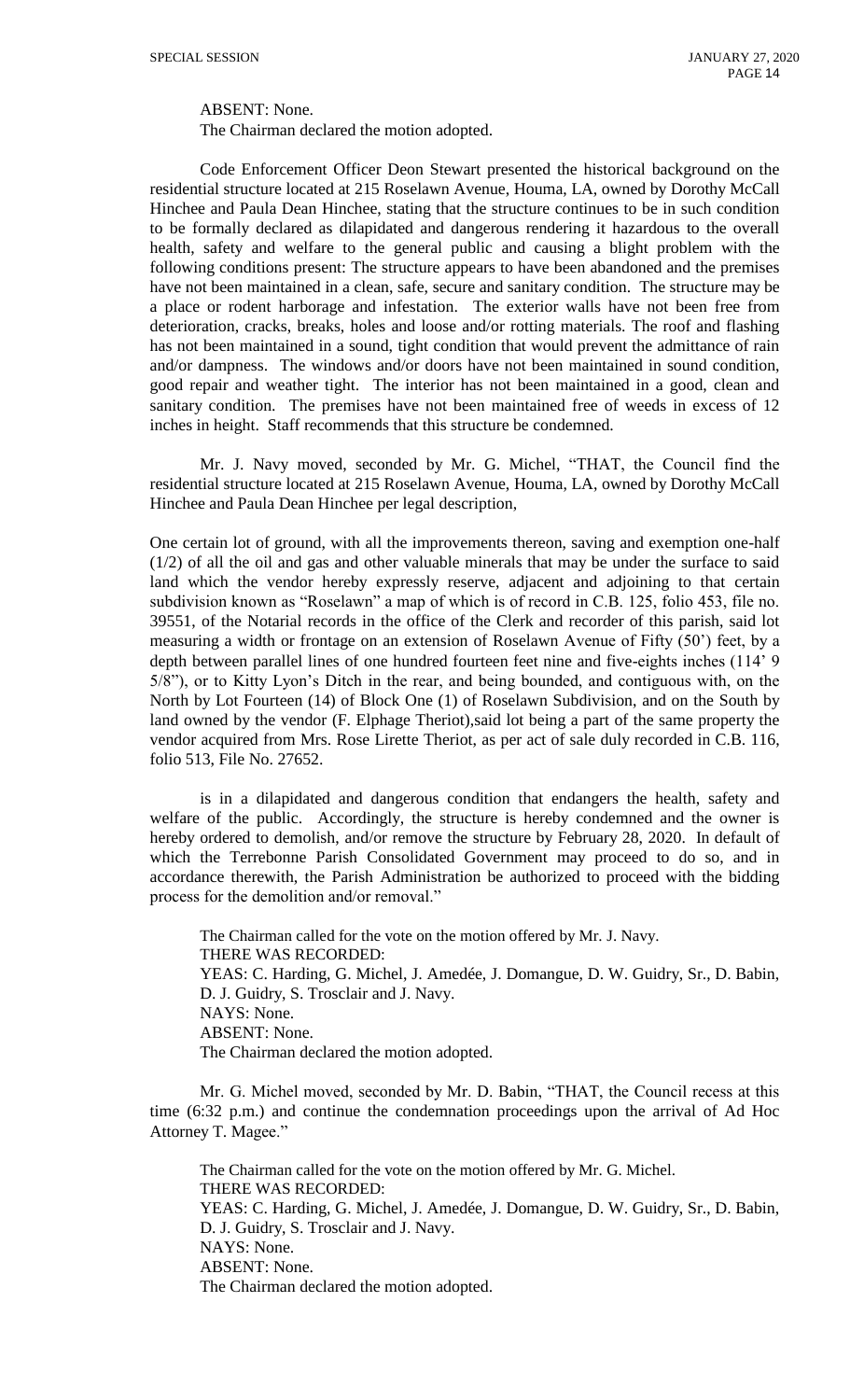Mr. D. J. Guidry moved, seconded by Mr. G. Michel, "THAT, the Council convene back into the Condemnation proceedings."

The Chairman called for the vote on the motion offered by Mr. D. J. Guidry. THERE WAS RECORDED: YEAS: C. Harding, G. Michel, J. Amedée, J. Domangue, D. W. Guidry, Sr., D. Babin, D. J. Guidry, S. Trosclair and J. Navy. NAYS: None. ABSENT: None. The Chairman declared the motion adopted.

Code Enforcement Officer Deon Stewart presented the historical background on the residential structure located at 4777 Grand Caillou Road, Houma, LA, owned by Thaddeus J. Scott, Jr., Donald Joseph Scott, Herbert Joseph Scott, Ronnie Patrick Scott, Cedric Paul Scott, Annie Scott Pellegrin and Catherine Scott Breaux, stating that the structure continues to be in such condition to be formally declared as dilapidated and dangerous rendering it hazardous to the overall health, safety and welfare to the general public with the following conditions present: The windows and/or doors have not been maintained in sound condition, good repair and weather tight. The structure is a possible place of harborage for stray animals, rodents, insects and vermin infestations. The interior has not been maintained in a good, clean and sanitary condition. This structure may become an attraction for vagrancy and other illegal activity. Staff recommends that this structure be condemned.

Ad Hoc Attorney T. Magee stated that the property located at 4777 Grand Caillou Road was properly advertised and he has not had any response from any of the heirs.

Mr. D. Babin moved, seconded by Mr. D. J. Guidry, "THAT, the Council find the residential structure located at 4777 Grand Caillou Road, Houma, LA, owned by Thaddeus J. Scott, Jr., Donald Joseph Scott, Herbert Joseph Scott, Ronnie Patrick Scott, Cedric Paul Scott, Annie Scott Pellegrin and Catherine Scott Breaux, per legal description,

On the left descending bank of Bayou Grand Caillou. Bounded above by Chester Price. Bounded below by Elie Pellegrin. Having a frontage ½ arpent by depth of survey. Less lot 96 X 100' sold to James John Pellegrin CB 488/38. Less lot 86.92' X 247.6'/312.99' sold to Michael Pellegrin CB 1480/635. Located in sections 9 & 10 T18S R17E. CB 1332/85.

is in a dilapidated and dangerous condition that endangers the health, safety and welfare of the public. Accordingly, the structure is hereby condemned and the owner is hereby ordered to demolish, and/or remove the structure by February 28, 2020. In default of which the Terrebonne Parish Consolidated Government may proceed to do so, and in accordance therewith, the Parish Administration be authorized to proceed with the bidding process for the demolition and/or removal."

The Chairman called for the vote on the motion offered by Mr. D. Babin. THERE WAS RECORDED: YEAS: C. Harding, G. Michel, J. Amedée, J. Domangue, D. W. Guidry, Sr., D. Babin, D. J. Guidry, S. Trosclair and J. Navy. NAYS: None. ABSENT: None. The Chairman declared the motion adopted.

Code Enforcement Officer Deon Stewart presented the historical background on the residential structure located at 1133 Daspit Street, Houma, LA, owned by Tina Harris *(Adjudicated to TPCG June 2018),* stating that the structure continues to be in such condition to be formally declared as dilapidated and dangerous rendering it hazardous to the overall health, safety and welfare to the general public with the following conditions present: The structure appears to have been abandoned and the premises have not been maintained in a clean, safe, secure and sanitary condition, thereby causing a blight problem. The exterior surfaces and walls have not been free from deterioration, cracks, breaks, holes and loose and/or rotting materials. The roof and flashing has not been maintained in a sound, tight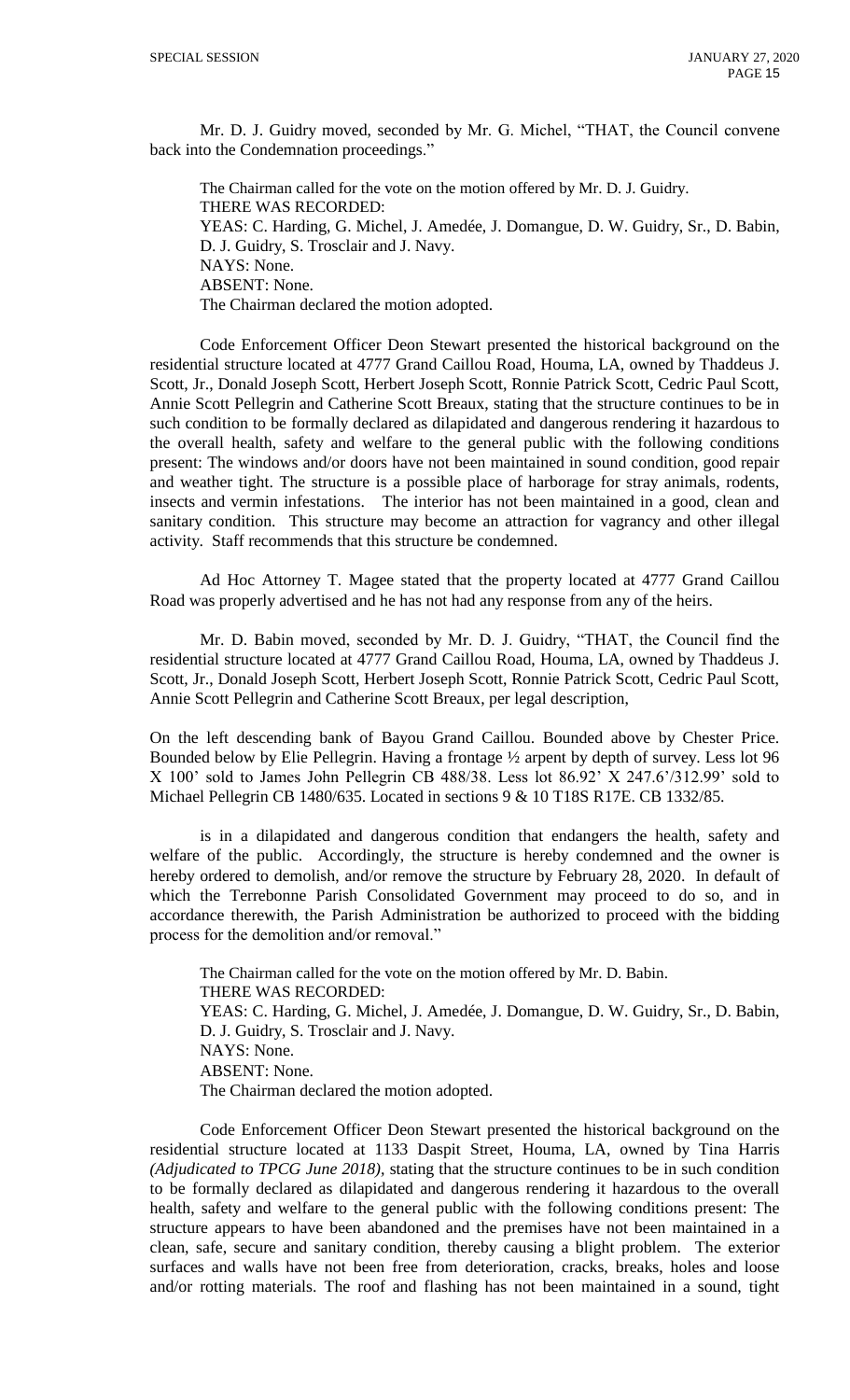condition that would prevent the admittance of rain and/or dampness. The windows and/or doors have not been maintained in sound condition, good repair and weather tight. The interior has not been maintained in a good, clean and sanitary condition. This structure may become an attraction for vagrancy and other illegal activity. The structure may be a place of rodent harborage and infestation. The structure is unsuitable for human habitation. Staff recommends that this structure be condemned.

Ad Hoc Attorney T. Magee stated that the property located at 1133 Daspit Street was properly advertised and he has had no response from any of the heirs.

Mr. J. Amedé moved, seconded by Mr. D. J. Guidry, "THAT, the Council find the residential structure located at 1133 Daspit Street, Houma, LA, owned by Tina Harris *(Adjudicated to TPCG June 2018)*, per legal description,

A certain lot of ground situated in the City of Houma, Parish of Terrebonne, Louisiana, in that portion thereof known as Newtown, being comprised in the Western portion of Block Eightone (81) measuring a front of forty (40") feet on the Eastern side of Daspit Street by a depth of one hundred (100") feet between parallel lines; bounded on the North by property of Washington Holmes, now of formerly, on the South by property of Emmadel Boyne Dagate Strada, now or formerly, on the West by Daspit street and on the East by property of Sam Cantanese, now or formerly and the Eastern portion of said block eighty one (81); together with all the buildings and improvements thereon as well as all the rights, ways, privileges and servitudes thereunto belonging or in anywise appertaining.

is in a dilapidated and dangerous condition that endangers the health, safety and welfare of the public. Accordingly, the structure is hereby condemned and the owner is hereby ordered to demolish, and/or remove the structure by February 28, 2020. In default of which the Terrebonne Parish Consolidated Government may proceed to do so, and in accordance therewith, the Parish Administration be authorized to proceed with the bidding process for the demolition and/or removal."

The Chairman called for the vote on the motion offered by Mr. J. Amedee. THERE WAS RECORDED: YEAS: C. Harding, G. Michel, J. Amedée, J. Domangue, D. W. Guidry, Sr., D. Babin, D. J. Guidry, S. Trosclair and J. Navy. NAYS: None. ABSENT: None. The Chairman declared the motion adopted.

Code Enforcement Officer Deon Stewart presented the historical background on the residential structure located at 6785 West Main Street, Houma, LA, owned by*,* Keith Allen and Laurie Ann Calhoun Robichaux, stating that the structure continues to be in such condition to be formally declared as dilapidated and dangerous rendering it hazardous to the overall health, safety and welfare to the general public with the following conditions present: The structure appears to have been abandoned and the premises have not been maintained in a clean, safe, secure and sanitary condition, thereby causing a blight problem. The exterior surfaces and walls have not been free from deterioration, cracks, breaks, holes and loose and/or rotting materials. The roof and flashing has not been maintained in a sound, tight condition that would prevent the admittance of rain and/or dampness. The windows and/or doors have not been maintained in sound condition, good repair and weather tight. The interior has not been maintained in a good, clean and sanitary condition. This structure may become an attraction for vagrancy and other illegal activity. The structure may be a place of rodent harborage and infestation. The structure is unsuitable for human habitation. Staff recommends that this structure be condemned.

Ad Hoc Attorney T. Magee stated that the property located at 6785 West Main Street was properly advertised and he has had no response from any of the heirs.

Mr. G. Michel moved, seconded by Mr. D. Babin, "THAT, the Council find the residential structure located at 6785 West Main Street, Houma, LA, owned by Keith Allen and Laurie Ann Calhoun Robichaux, per legal description,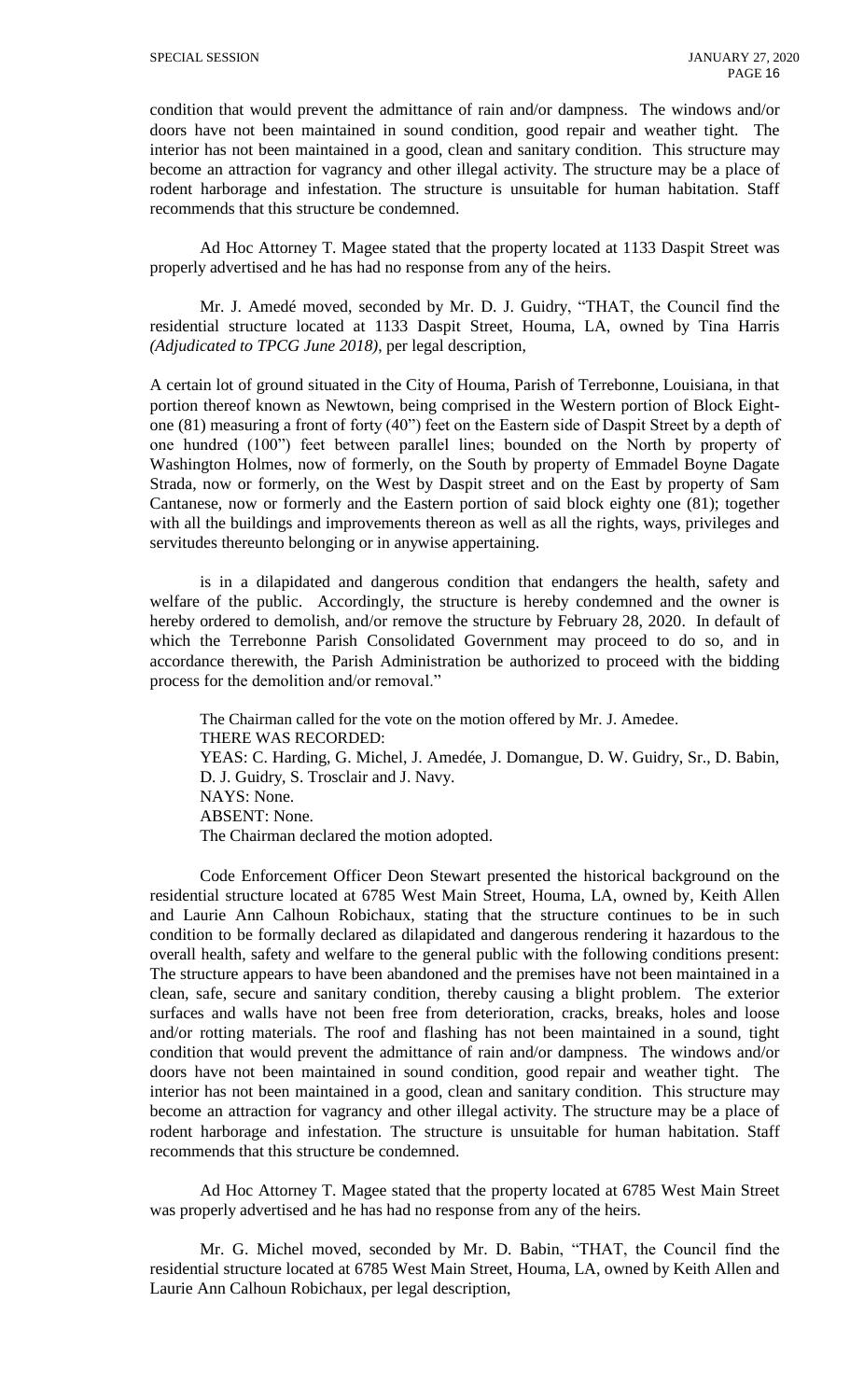That portion of ground, together with all of the buildings and improvements thereon and all of the rights, ways, privileges, servitudes, appurtenances and advantages thereunto belonging or in anywise appertaining situated in the Parish of Terrebonne, and designated as Lot No. 8 of Square 2 of Hollywood Home Sites Subdivision, which subdivision is located in Section 5, T.17, S., R. 17 E., Parish of Terrebonne, State of Louisiana as per Plan of Subdivision made by T. Baker Smith C.E. dated February 1, 1941,and registered in the conveyance records of said Terrebonne Parish of Conveyance Book 131, Page 357, Entry No. 48452, according to which plan of subdivision said lot lies on the east side of State Highway No. 69 and extends from said highway to the west bank of Bayou Terrebonne and measures as follows: 102 ft. 5 in. front of said highway 150 feet in depth on the southerly side line and 143 feet in

depth on the northerly side line, and is bounded on the east by Bayou Terrebonne.

is in a dilapidated and dangerous condition that endangers the health, safety and welfare of the public. Accordingly, the structure is hereby condemned and the owner is hereby ordered to demolish, and/or remove the structure by February 28, 2020. In default of which the Terrebonne Parish Consolidated Government may proceed to do so, and in accordance therewith, the Parish Administration be authorized to proceed with the bidding process for the demolition and/or removal."

The Chairman called for the vote on the motion offered by Mr. G. Michel. THERE WAS RECORDED: YEAS: C. Harding, G. Michel, J. Amedée, J. Domangue, D. W. Guidry, Sr., D. Babin, D. J. Guidry, S. Trosclair and J. Navy. NAYS: None. ABSENT: None. The Chairman declared the motion adopted.

Code Enforcement Officer Deon Stewart presented the historical background on the residential mobile home and accessory structure located at 292 Darlene Street, Houma, LA, owned by*,* Roy J. Leblanc and Jeanne Leblanc, stating that the structure continues to be in such condition to be formally declared as dilapidated and dangerous rendering it hazardous to the overall health, safety and welfare to the general public with the following conditions present: The structure appears to have been abandoned and the premises have not been maintained in a clean, safe, secure and sanitary condition, thereby causing a blight problem. The exterior surfaces and walls have not been free from deterioration, cracks, breaks, holes and loose and/or rotting materials. The roof and flashing has not been maintained in a sound, tight condition that would prevent the admittance of rain and/or dampness. The windows and/or doors have not been maintained in sound condition, good repair and weather tight. The interior has not been maintained in a good, clean and sanitary condition. Staff recommends that the structure be condemned.

Ad Hoc Attorney T. Magee stated that the property located at 292 Darlene Street was properly advertised and he has had no response from any of the heirs.

Mr. G. Michel moved, seconded by Mr. D. J. Guidry, "THAT, the Council find the residential mobile home and accessory structure located at 292 Darlene Street, Houma, LA, owned by Roy J. Leblanc and Jeanne Leblanc, per legal description,

The westernmost seventy-five (75') feet of an unnumbered lot of ground depicted on a plan of adden #6 to to allemand subd. Being a subdivision of the property of Oscar P. Gautreaux, located in Section 7, T16S-R17E, Terrebonne Parish, La. Recorded at COB 468 Folio 657 and according to which said seventy-five (75') feet on unnumbered lot of ground begins twentyfive (25') feet from the northwestern corner of lot 12 block 5 adden #6 to allemand subd. Thence along Darlene Street., a distance of seventy five (75') feet in width and having a depth of 150' between equal and parallel lines; bounded northerly by Darlene Street;, southerly by portions of Lot 3, & 4 block 5 adden #6 to Allemand Subd. West by property of Oscar P. Gautreaux or assigns, and East by remaining 25' of an unnumbered lot herein described, together with all rights, ways, privileges thereunto belonging or otherwise appertaining.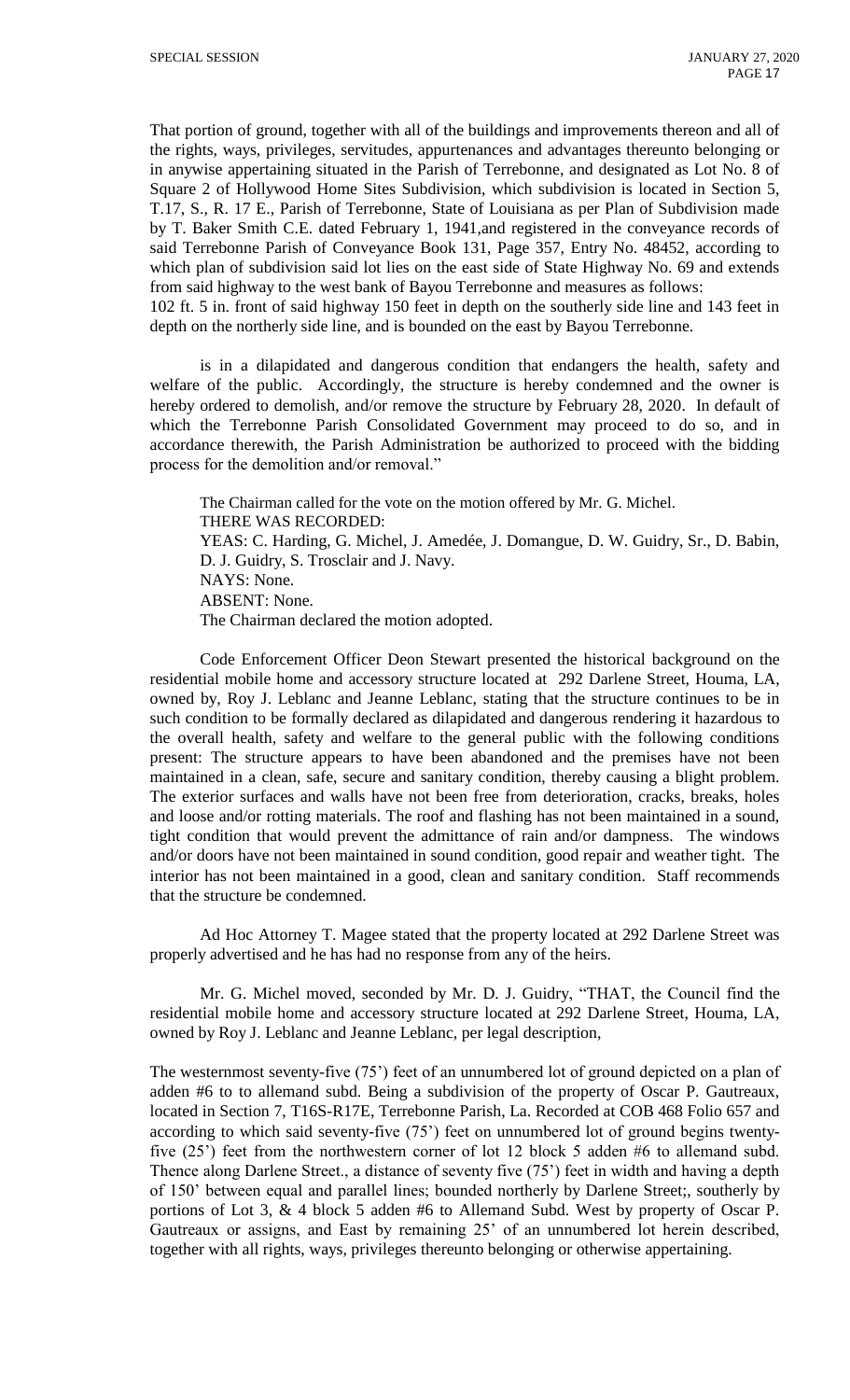is in a dilapidated and dangerous condition that endangers the health, safety and welfare of the public. Accordingly, the structure is hereby condemned and the owner is hereby ordered to demolish, and/or remove the structure by February 28, 2020. In default of which the Terrebonne Parish Consolidated Government may proceed to do so, and in accordance therewith, the Parish Administration be authorized to proceed with the bidding process for the demolition and/or removal."

The Chairman called for the vote on the motion offered by Mr. G. Michel. THERE WAS RECORDED: YEAS: C. Harding, G. Michel, J. Amedée, J. Domangue, D. W. Guidry, Sr., D. Babin, D. J. Guidry, S. Trosclair and J. Navy. NAYS: None. ABSENT: None. The Chairman declared the motion adopted.

Code Enforcement Officer Deon Stewart presented the historical background on the residential mobile home structure located at 301 Grace Street, Houma, LA, owned by*,* Robert W. Mulgrew and Sharon Mulgrew, stating that the structure continues to be in such condition to be formally declared as dilapidated and dangerous rendering it hazardous to the overall health, safety and welfare to the general public with the following conditions present: The structure appears to have been abandoned and the premises have not been maintained in a clean, safe, secure and sanitary condition and may be a good place of rodent harborage and infestation. The exterior surfaces and walls have not been free from deterioration, cracks, breaks, holes and loose and/or rotting materials. The windows and/or doors have not been maintained in sound condition, good repair and weather tight. The interior has not been maintained in a good, clean and sanitary condition. Staff recommends that the structure be condemned.

Ad Hoc Attorney T. Magee stated that the property located at 301 Grace Street was properly advertised and he has had no response from any of the heirs.

Mr. G. Michel moved, seconded by Mr. D. J. Guidry, "THAT, the Council find the residential mobile home structure located at 301 Grace Street, Houma, LA, owned by Robert W. Mulgrew and Sharon Mulgrew, per legal description,

A tract of land situated in the Parish of Terrebonne, Louisiana, in Section 4, T17S-R17E, better known and designated as the east one-half  $(E \frac{1}{2})$  of Tract "D" of a division of a portion of the property of Mrs. Sophie Bent, as shown on a plan thereof entitled, "Map Showing Division of tracts A, B, C & D, being located in Section 4, T17S-R17E, Terrebonne Parish, Louisiana, made by T. Baker Smith & Son, Inc., Civil Engineers and Land Surveyors, dated April 2, 1973, filed of record in the Clerk's Office of the Parish of Terrebonne, Louisiana. Said tract measuring sixty (60') feet front on the southerly side of Grace Street by depth of one hundred twenty and 10/100 (120.10') feel along Caddo Street, and being bounded northerly by an extension of Grace Street, easterly by Caddo Street, westerly by the remaining portion of Tract "D" and southerly by the property of Jackson Duet, or assigns; together with all buildings and improvements thereon, and all rights, ways, privileges, and servitudes and appurtenances thereunto belonging or otherwise appertaining.

is in a dilapidated and dangerous condition that endangers the health, safety and welfare of the public. Accordingly, the structure is hereby condemned and the owner is hereby ordered to demolish, and/or remove the structure by February 28, 2020. In default of which the Terrebonne Parish Consolidated Government may proceed to do so, and in accordance therewith, the Parish Administration be authorized to proceed with the bidding process for the demolition and/or removal."

The Chairman called for the vote on the motion offered by Mr. G. Michel. THERE WAS RECORDED: YEAS: C. Harding, G. Michel, J. Amedée, J. Domangue, D. W. Guidry, Sr., D. Babin, D. J. Guidry, S. Trosclair and J. Navy. NAYS: None. ABSENT: None.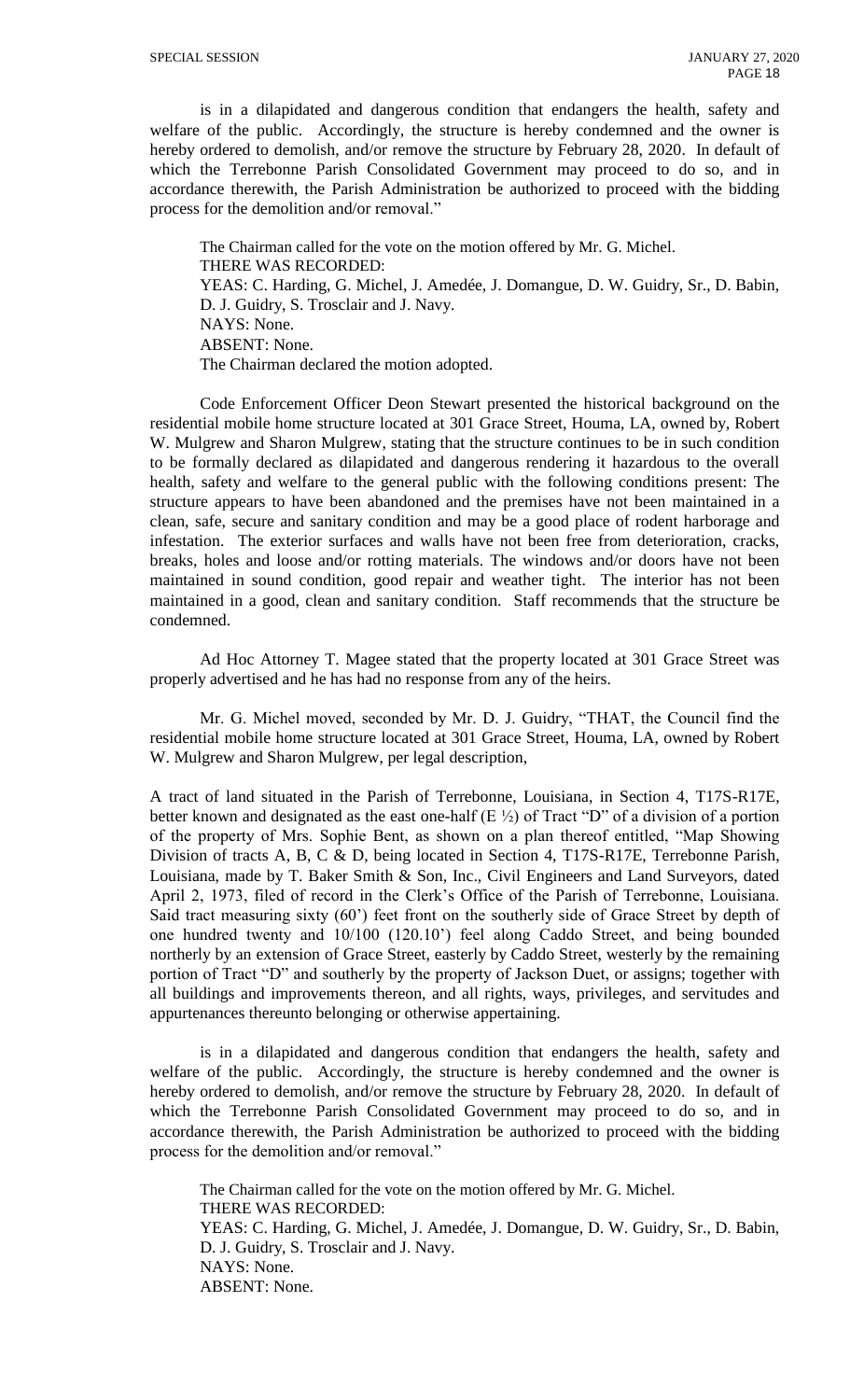The Chairman declared the motion adopted.

Code Enforcement Officer Deon Stewart presented the historical background on the residential structure located at 5960 North Bayou Black Drive, Gibson, LA, owned by*,* the Estate of Levy Bogan, stating that the structure continues to be in such condition to be formally declared as dilapidated and dangerous rendering it hazardous to the overall health, safety and welfare to the general public and causing a blight problem with the following conditions present: The structure appears to have been abandoned and the premises have not been maintained in a clean, safe, secure and sanitary condition and may be a good place of rodent harborage and infestation. The exterior surfaces and walls have not been free from deterioration, cracks, breaks, holes and loose and/or rotting materials. The roof has not been maintained in a sound, tight condition that would prevent the admittance of rain and/or dampness. The windows and/or doors have not been maintained in sound condition, good repair and weather tight. There are no utilities being services to the location. Staff recommends that the structure be condemned.

Ad Hoc Attorney T. Magee stated that the property located at 5960 North Bayou Black Drive was properly advertised and he has had no response from any of the heirs.

Mr. C. Harding moved, seconded by Mr. D. J. Guidry, "THAT, the Council find the residential structure located at 5960 North Bayou Black Drive, Gibson, LA, owned by, the Estate of Levy Bogan, per legal description,

On the right desceding bank of Bayou Black, bounded above by William Ewing. Bounded below by Alex Johnson. Section 105, T16S-R15E.

is in a dilapidated and dangerous condition that endangers the health, safety and welfare of the public. Accordingly, the structure is hereby condemned and the owner is hereby ordered to demolish, and/or remove the structure by February 28, 2020. In default of which the Terrebonne Parish Consolidated Government may proceed to do so, and in accordance therewith, the Parish Administration be authorized to proceed with the bidding process for the demolition and/or removal."

The Chairman called for the vote on the motion offered by Mr. C. Harding. THERE WAS RECORDED: YEAS: C. Harding, G. Michel, J. Amedée, J. Domangue, D. W. Guidry, Sr., D. Babin, D. J. Guidry, S. Trosclair and J. Navy. NAYS: None. ABSENT: None. The Chairman declared the motion adopted.

Code Enforcement Officer Deon Stewart presented the historical background on the residential structure located at 628 Liberty Street, Houma, LA, owned by*,* the Russel P. Guidry and Jerry D. Guidry, Revocable Living Trust, stating that the structure continues to be in such condition to be formally declared as dilapidated and dangerous rendering it hazardous to the overall health, safety and welfare to the general public and causing a blight problem with the following conditions present: The structure appears to have been abandoned and the premises have not been maintained in a clean, safe, secure and sanitary condition and may be a good place of rodent harborage and infestation. The exterior surfaces and walls have not been free from deterioration, cracks, breaks, holes and loose and/or rotting materials. The roof has not been maintained in a sound, tight condition that would prevent the admittance of rain and/or dampness. The windows and/or doors have not been maintained in sound condition, good repair and weather tight. Staff recommends that the structure be condemned.

Ad Hoc Attorney T. Magee stated that the property located at 628 Liberty Street was properly advertised and he has had no response from any of the heirs.

Ms. J. Domangue moved, seconded by Mr. D. W. Guidry, Sr., "THAT, the Council find the residential structure located at 628 Liberty Street, Houma, LA, owned by, Russel P. Guidry and Jerry D. Guidry, Revocable Living Trust, per legal description,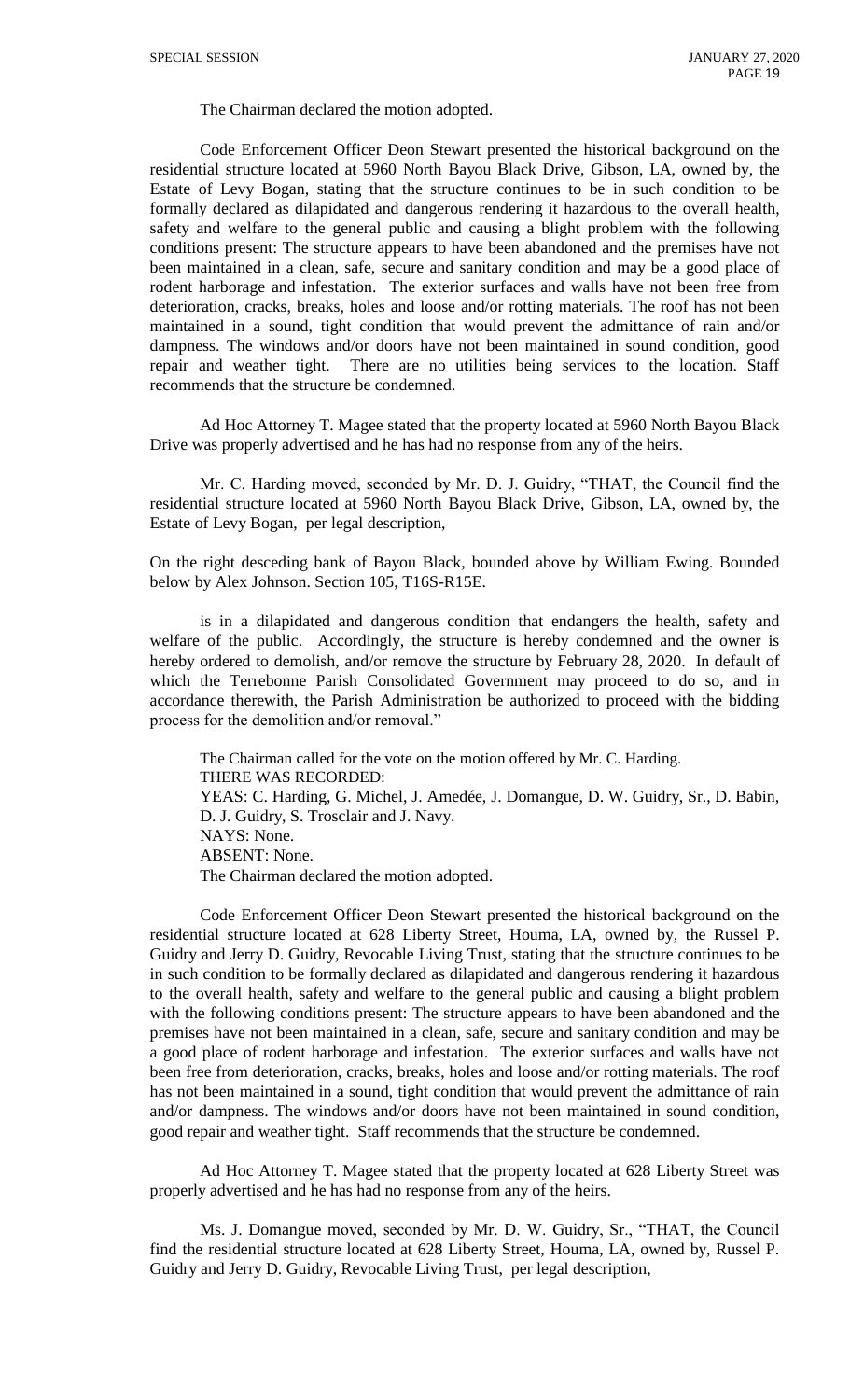A certain lot of ground situated in the City of Houma, Parish of Terrebonne, Louisiana designated as Lot No. 1 in Square No. 1 in what is known as the "Fay Winder" subdivision, a plan of which, dated March 8<sup>th</sup>, 1926 by Jos. F. Villavaso, C.E. being of record in Conveyance Book No. 84, folio 407, the said lot measuring a front of sixty six and four tenths (66.4) feet on the west side of Liberty Street, by depth on its northern line of one hundred (100) feet and depth on its southern line of one hundred and five (105) feet; then southern line of said lot diverging as it goes back so as to cause said lot to measure a width of ninety seven and nine tenths (97.9) feet on its rear line, the front and rear lines being parallel; bounded in front or east by Liberty Street, south by what is commonly known as the Honduras Plantation Line, north by Wood Street and west or in the rear by property herein secondarily described.

is in a dilapidated and dangerous condition that endangers the health, safety and welfare of the public. Accordingly, the structure is hereby condemned and the owner is hereby ordered to demolish, and/or remove the structure by February 28, 2020. In default of which the Terrebonne Parish Consolidated Government may proceed to do so, and in accordance therewith, the Parish Administration be authorized to proceed with the bidding process for the demolition and/or removal."

The Chairman called for the vote on the motion offered by Ms. J. Domangue. THERE WAS RECORDED: YEAS: C. Harding, G. Michel, J. Amedée, J. Domangue, D. W. Guidry, Sr., D. Babin, D. J. Guidry, S. Trosclair and J. Navy. NAYS: None. ABSENT: None. The Chairman declared the motion adopted.

Code Enforcement Officer Deon Stewart presented the historical background on the residential structure located at 624 Liberty Street, Houma, LA, owned by*,* the Russel P. Guidry and Jerry D. Guidry, Revocable Living Trust, stating that the structure continues to be in such condition to be formally declared as dilapidated and dangerous rendering it hazardous to the overall health, safety and welfare to the general public and causing a blight problem with the following conditions present: The structure appears to have been abandoned and the premises have not been maintained in a clean, safe, secure and sanitary condition and may be a good place of rodent harborage and infestation. The exterior surfaces and walls have not been free from deterioration, cracks, breaks, holes and loose and/or rotting materials. The roof has not been maintained in a sound, tight condition that would prevent the admittance of rain and/or dampness. The windows and/or doors have not been maintained in sound condition, good repair and weather tight. Staff recommends that the structure be condemned.

Ad Hoc Attorney T. Magee stated that the property located at 624 Liberty Street was properly advertised and he has had no response from any of the heirs.

Ms. J. Domangue moved, seconded by Mr. D. W. Guidry, Sr., "THAT, the Council find the residential structure located at 624 Liberty Street, Houma, LA, owned by, Russel P. Guidry and Jerry D. Guidry, Revocable Living Trust, per legal description,

All that portion of a certain strip of land lying immediately in the rear of west of adjoining the lot hereinabove firstly described, measuring a width of two feet and eleven inches (2' 11") on the South side of Wood Street, by depth to the line of the Honduras Addition to the City of Houma, the said strip of land being shown on a plan of the "Winder Addition" to the City of Houma, dated September 23<sup>rd</sup>, 1941, by T. Baker Smith, C.E., to file in the office of the Clerk of Court of Terrebonne Parish and recorded in C.B. 131, folio 316; bounded North by Wood Street, south by the line of the Honduras Additoin to the City of Houma, west by Lot No. 2 in Block 1 of said "Winder Addition" and east by the lot hereinabove firstly described. For title, see C.B. 79, folio 100 et seq., and C.B. 131, folio 172.)

is in a dilapidated and dangerous condition that endangers the health, safety and welfare of the public. Accordingly, the structure is hereby condemned and the owner is hereby ordered to demolish, and/or remove the structure by February 28, 2020. In default of which the Terrebonne Parish Consolidated Government may proceed to do so, and in